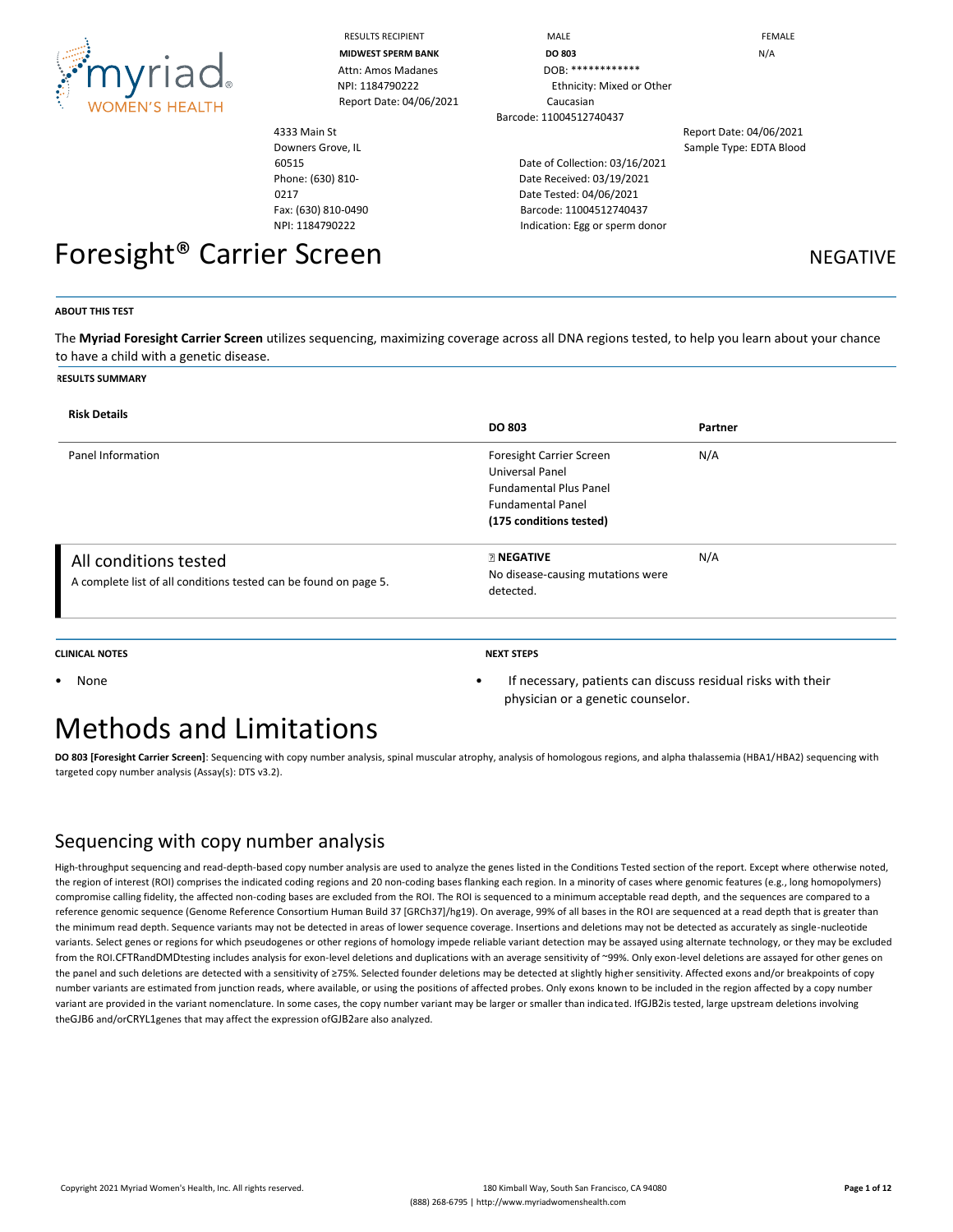

RESULTS RECIPIENT **MALE MALE EXAMPLE MIDWEST SPERM BANK DO 803 N/A** NPI: 1184790222 Ethnicity: Mixed or Other Barcode: 11004512740437

### Spinal muscular atrophy

Targeted copy number analysis via high-throughput sequencing is used to determine the copy number of exon 7 of theSMN1gene. Other genetic variants may interfere with this analysis. Some individuals with two copies ofSMN1are "silent" carriers with bothSMN1genes on one chromosome and no copies of the gene on the other chromosome. This is more likely in individuals who have two copies of theSMN1gene and are positive for the g.27134T>G single-nucleotide polymorphism (SNP) (PMID: 9199562, 23788250, and 28676062), which affects the reported residual risk; Ashkenazi Jewish or Asian patients with this genotype have a high post-test likelihood of being carriers for SMA and are reported as carriers. The g.27134T>G SNP is only reported in individuals who have two copies ofSMN1.

## Analysis of homologous regions

A combination of high-throughput sequencing, read-depth-based copy number analysis, and targeted genotyping is used to determine the number of functional gene copies and/or the presence of selected loss-of-function variants in certain genes that have homology to other genomic regions. The precise breakpoints of large deletions in these genes cannot be determined but are instead estimated from copy number analysis. Pseudogenes may interfere with this analysis, especially when many pseudogene copies are present.

IfCYP21A2is tested, patients who have one or more additional copies of theCYP21A2gene and a pathogenic variant may or may not be a carrier of 21-hydroxylase deficient CAH, depending on the chromosomal location of the variants (phase). BenignCYP21A2gene duplications and/or triplications will only be reported in this context. Some individuals with two functionalCYP21A2gene copies may be "silent" carriers, with two gene copies resulting from a duplication on one chromosome and a gene deletion on the other chromosome. This and other similar rare carrier states, where complementary changes exist between the chromosomes, may not be detected by the assay. Given that the true incidence of non-classic CAH is unknown, the residual carrier and reproductive risk numbers on the report are based only on the published incidence for classic CAH. However, the published prevalence of non-classic CAH is highest in individuals of Ashkenazi Jewish, Hispanic, Italian, and Yugoslav descent.

Therefore, the residual and reproductive risks are likely an underestimate for CAH, especially in the aforementioned populations, as they do not account for non-classic CAH.

## Alpha thalassemia (HBA1/HBA2) sequencing with targeted copy number analysis

High-throughput sequencing and read-depth-based copy number analysis are used to identify sequence variation and functional gene copies within the region of interest (ROI) ofHBA1andHBA2, which includes the listed exons plus 20 intronic flanking bases. In a minority of cases where genomic features (e.g., long homopolymers) compromise calling fidelity, the affected intronic bases are not included in the ROI. The ROI is sequenced to a minimum acceptable read depth, and the sequences are compared to a reference genomic sequence (Genome Reference Consortium Human Build 37 [GRCh37]/hg19). On average, 99% of all bases in the ROI are sequenced at a read depth that is greater than the minimum read depth. Sequence variants may not be detected in areas of lower sequence coverage. Insertions and deletions may not be detected as accurately as single-nucleotide variants. For large deletions or duplications in these genes, the precise breakpoints cannot be determined but are instead estimated from copy number analysis. This assay has been validated to detect up to two additional copies of each alpha globin gene. In rare instances where assay results suggest greater than two additional copies are present, this will be noted but the specific number of gene copies observed will not be provided.

Extensive sequence homology exists betweenHBA1andHBA2. This sequence homology can prevent certain variants from being localized to one gene over the other. In these instances, variant nomenclature will be provided for both genes. If follow-up testing is indicated for patients with the nomenclature provided for both genes, both HBA1andHBA2should be tested. Some individuals with four functional alpha globin gene copies may be "silent" carriers, with three gene copies resulting from triplication on one chromosome and a single gene deletion on the other chromosome. This and other similar rare carrier states, where complementary changes exist between the chromosomes, may not be detected by the assay.

## Interpretation of reported variants

The classification and interpretation of all variants identified in this assay reflects the current state of Myriad's scientific understanding at the time this report was issued. Variants are classified according to internally defined criteria, which are compatible with the ACMG Standards and Guidelines for the Interpretation of Sequence Variants (PMID: 25741868). Variants that have been determined by Myriad to be disease-causing or likely disease-causing (i.e. pathogenic or likely pathogenic) are reported. Benign variants, variants of uncertain clinical significance (VUS), and variants not directly associated with the specified disease phenotype(s) are not reported. Variant classification and interpretation may change for a variety of reasons, including but not limited to, improvements to classification techniques, availability of additional scientific information, and observation of a variant in more patients. If the classification of one or more variants identified in this patient changes, an updated report reflecting the new classification generally will not be issued. If an updated report is issued, the variants reported may change based on their current classification. This can include changes to the variants displayed in gene specific 'variants tested' sections. Healthcare providers may contact Myriad directly to request updated variant classification information specific to this test result.

#### Limitations

The MWH Foresight Carrier Screen is designed to detect and report germline (constitutional) alterations. Mosaic (somatic) variation may not be detected, and if it is detected, it may not be reported. If more than one variant is detected in a gene, additional studies may be necessary to determine if those variants lie on the same chromosome or different chromosomes (phase). This test is not designed to detect sex-chromosome copy number variations. If present, sex-chromosome abnormalities may significantly reduce test sensitivity for X-linked conditions. Variant interpretation and residual and reproductive risk estimations assume a normal karyotype and may be different for individuals with abnormal karyotypes. The test does not fully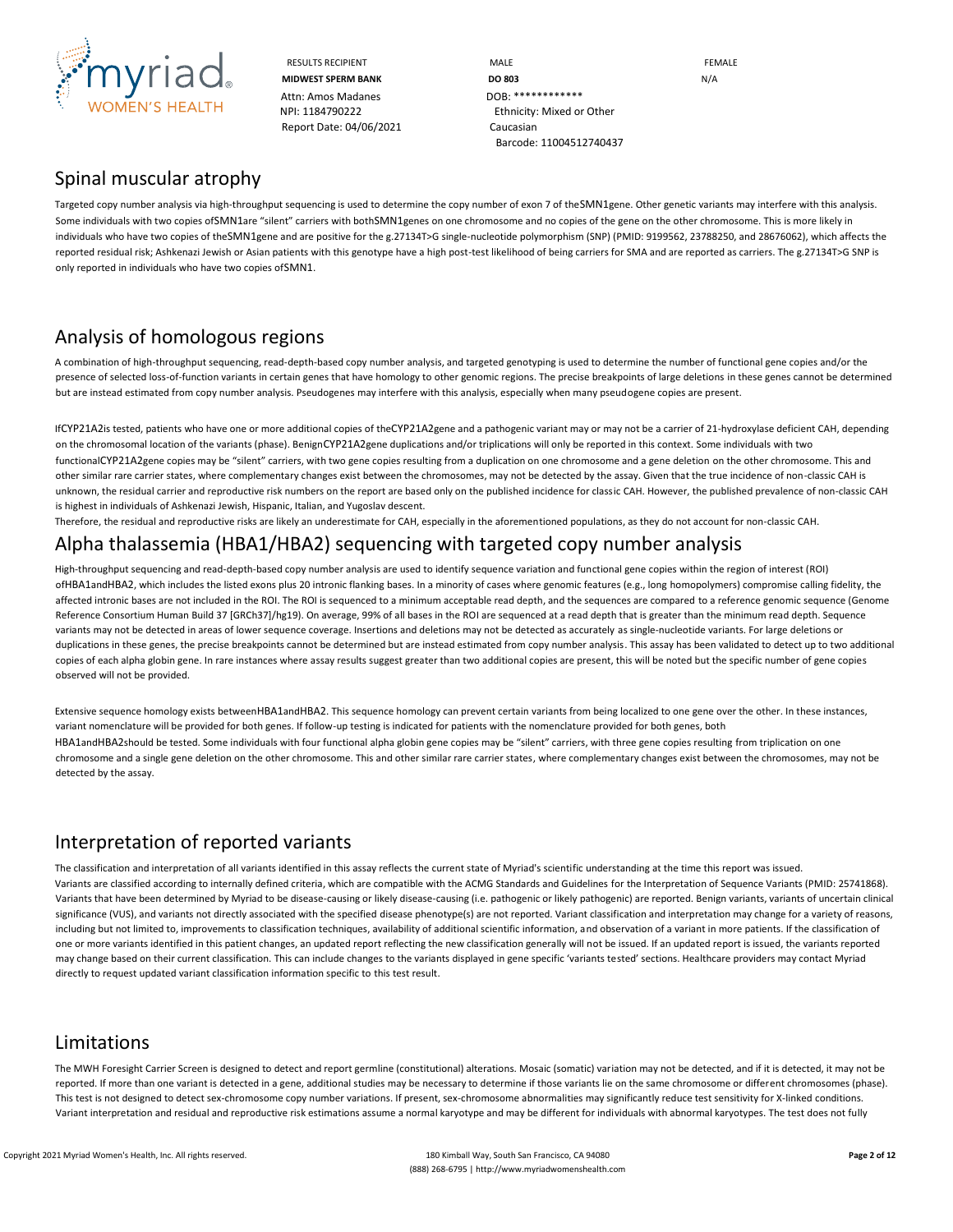

RESULTS RECIPIENT **MALE MALE EXAMPLE MIDWEST SPERM BANK DO 803 DO 803** N/A NPI: 1184790222 Ethnicity: Mixed or Other Barcode: 11004512740437

address all inherited forms of intellectual disability, birth defects, or heritable diseases. Furthermore, not all forms of genetic variation are detected by this assay (i.e., duplications [except in specified genes], chromosomal rearrangements, structural abnormalities, etc.). Additional testing may be appropriate for some individuals. Pseudogenes and other regions of homology may interfere with this analysis. In an unknown number of cases, other genetic variation may interfere with variant detection. Rare carrier states where complementary changes exist between the chromosomes may not be detected by the assay. Other possible sources of diagnostic error include sample mix-up, trace contamination, bone marrow transplantation, blood transfusions, and technical or analytical errors.

Detection rates are determined using published scientific literature and/or reputable databases, when available, to estimate the fraction of disease alleles, weighted by frequency, that the methodology is predicted to be able or unable to detect. Detection rates are approximate and only account for analytical sensitivity. Certain variants that have been previously described in the literature may not be reported, if there is insufficient evidence for pathogenicity. Detection rates do not account for the disease specific rates ofde novovariation.

This test was developed, and its performance characteristics determined by, Myriad Women's Health, Inc. It has not been cleared or approved by the US Food and Drug Administration (FDA). The FDA does not require this test to go through premarket review. This test is used for clinical purposes. It should not be regarded as investigational or for research. This laboratory is certified under the Clinical Laboratory Improvement Amendments of 1988 (CLIA) as qualified to perform high-complexity clinical testing. These results are adjunctive to the ordering physician's evaluation. CLIA Number: #05D1102604.

**Incidental Findings**

Unless otherwise indicated, these results and interpretations are limited to the specific disease panel(s) requested by the ordering healthcare provider. In some cases, standard data analyses may identify genetic findings beyond the region(s) of interest specified by the test, and such findings may not be reported. These findings may include genomic abnormalities with major, minor, or no, clinical significance.

If you have questions or would like more information about any of the test methods or limitations, please contact (888) 268-6795.

### Resources

#### **GENOME CONNECT** | http://www.genomeconnect.org

Patients can share their reports using research registries such as Genome Connect, an online research registry building a genetics and health knowledge base. Genome Connect provides patients, physicians, and researchers an opportunity to share genetic information to support the study of the impact of genetic variation on health conditions.

#### **SENIOR LABORATORY DIRECTOR**

Kenter R. Boules

Karla R. Bowles, PhD, FACMG, CGMB

Report content approved by Lulu Mao, PhD, DABMGG on Apr 6, 2021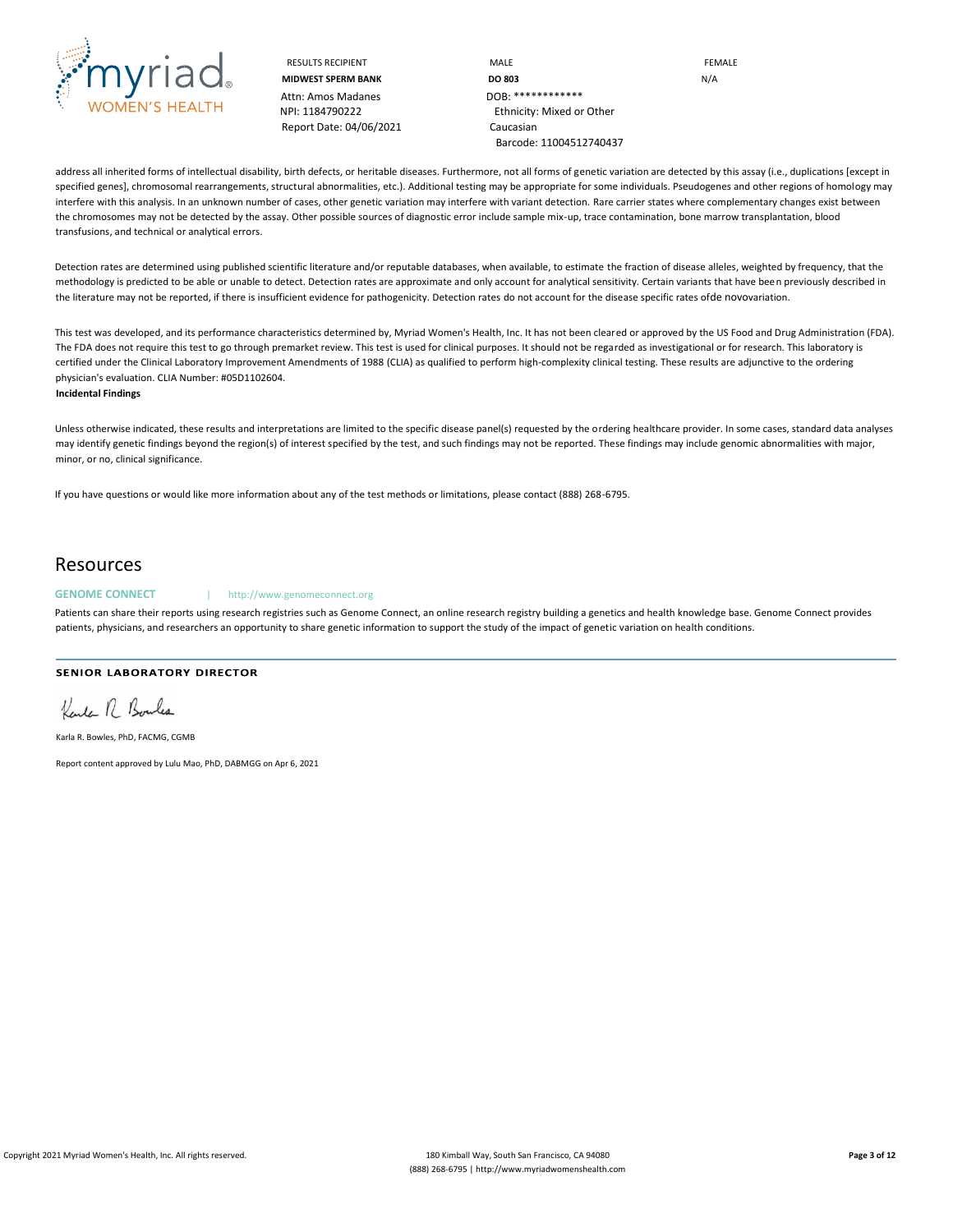

# Conditions Tested

**6-pyruvoyl-tetrahydropterin Synthase Deficiency** - **Gene:** PTS. Autosomal Recessive. Sequencing with copy number analysis. **Exons:** NM\_000317:1-6.

**Detection Rate:** Mixed or Other Caucasian >99%.

**Adenosine Deaminase Deficiency** - **Gene:** ADA. Autosomal Recessive. Sequencing with copy number analysis. **Exons:** NM\_000022:1-12. **Detection Rate:** Mixed or Other Caucasian 98%. **Alpha Thalassemia, HBA1/HBA2-related** - **Genes:** HBA1, HBA2. Autosomal Recessive. Alpha thalassemia (HBA1/HBA2) sequencing with targeted copy number analysis. **Exons:**  NM\_000517:1-3; NM\_000558:1-3. **Variants (16):** -(alpha)20.5, -BRIT, --MEDI, --MEDII, --SEA, --THAI or --FIL, -alpha3.7, -alpha4.2, HBA1+HBA2 deletion, Hb Constant Spring, Poly(A) AATAAA>AATA--, Poly(A) AATAAA>AATAAG, Poly(A) AATAAA>AATGAA, anti3.7, anti4.2, del HS-40. **Detection Rate:** Not calculated due to rarity of disease in this individual's reported ethnicity.

**Alpha-mannosidosis** - **Gene:** MAN2B1. Autosomal Recessive. Sequencing with copy number analysis. **Exons:** NM\_000528:1-23. **Detection Rate:** Mixed or Other Caucasian >99%.

**Alpha-sarcoglycanopathy** - **Gene:** SGCA. Autosomal Recessive. Sequencing with copy number analysis. **Exons:** NM\_000023:1-9. **Detection Rate:** Mixed or Other Caucasian >99%. **Alstrom Syndrome** - **Gene:** ALMS1. Autosomal Recessive. Sequencing with copy number analysis. **Exons:** NM\_015120:1-23. **Detection Rate:** Mixed or Other Caucasian >99%. **Andermann Syndrome** - **Gene:** SLC12A6. Autosomal Recessive. Sequencing with copy number analysis. **Exons:** NM\_133647:1-25. **Detection Rate:** Mixed or Other Caucasian >99%. **Argininemia** - **Gene:** ARG1. Autosomal Recessive. Sequencing with copy number analysis. **Exons:** NM\_000045:1-8. **Detection Rate:** Mixed or Other Caucasian 97%. **Argininosuccinic Aciduria** - **Gene:** ASL. Autosomal Recessive. Sequencing with copy number analysis. **Exons:**  NM\_001024943:1-16. **Detection Rate:** Mixed or Other Caucasian >99%.

**Aspartylglucosaminuria** - **Gene:** AGA. Autosomal Recessive. Sequencing with copy number analysis. **Exons:** NM\_000027:1-9. **Detection Rate:** Mixed or Other Caucasian >99%. **Ataxia with Vitamin E Deficiency** - **Gene:** TTPA. Autosomal Recessive. Sequencing with copy number analysis. **Exons:** NM\_000370:1-5. **Detection Rate:** Mixed or Other Caucasian >99%. **Ataxia-telangiectasia** - **Gene:** ATM. Autosomal Recessive. Sequencing with copy number analysis. **Exons:** NM\_000051:2-63. **Detection Rate:** Mixed or Other Caucasian 96%. **ATP7A-related Disorders** - **Gene:** ATP7A. X-linked Recessive. Sequencing with copy number analysis. **Exons:** NM\_000052:2-23. **Detection Rate:** Mixed or Other Caucasian 90%. **Autoimmune Polyglandular Syndrome Type 1** - **Gene:** AIRE. Autosomal Recessive. Sequencing with copy number analysis. **Exons:** NM\_000383:1-14. **Detection Rate:** Mixed or Other Caucasian >99%.

**Autosomal Recessive Osteopetrosis Type 1** - **Gene:** TCIRG1. Autosomal Recessive. Sequencing with copy number analysis. **Exons:** NM\_006019:2-20. **Detection Rate:** Mixed or Other Caucasian 96%.

**Autosomal Recessive Polycystic Kidney Disease, PKHD1-related** - **Gene:** PKHD1. Autosomal Recessive. Sequencing with copy number analysis. **Exons:** NM\_138694:2-67. **Detection Rate:** Mixed or Other Caucasian >99%. **Autosomal Recessive Spastic Ataxia of Charlevoix-Saguenay** - **Gene:** SACS. Autosomal Recessive. Sequencing with copy number analysis. **Exons:**

NM\_014363:2-10. **Detection Rate:** Mixed or Other Caucasian 99%.

**Bardet-Biedl Syndrome, BBS1-related** - **Gene:** BBS1. Autosomal Recessive.

Sequencing with copy number analysis. **Exons:** NM\_024649:1-17. **Detection Rate:** Mixed or Other Caucasian >99%.

**Bardet-Biedl Syndrome, BBS10-related** - **Gene:** BBS10. Autosomal Recessive. Sequencing with copy number analysis. **Exons:** NM\_024685:1-2. **Detection Rate:** Mixed or Other Caucasian >99%.

**Bardet-Biedl Syndrome, BBS12-related** - **Gene:** BBS12. Autosomal Recessive. Sequencing with copy number analysis. **Exon:** NM\_152618:2. **Detection Rate:** Mixed or Other Caucasian >99%.

**Bardet-Biedl Syndrome, BBS2-related** - **Gene:** BBS2. Autosomal Recessive. Sequencing with copy number analysis. **Exons:** NM\_031885:1-17. **Detection Rate:** Mixed or Other Caucasian >99%.

**BCS1L-related Disorders** - **Gene:** BCS1L. Autosomal Recessive. Sequencing with copy number analysis. **Exons:** NM\_004328:3-9. **Detection Rate:** Mixed or Other Caucasian >99%.

RESULTS RECIPIENT **MALE MALE EXAMPLE MIDWEST SPERM BANK DO 803 DO 803** N/A NPI: 1184790222 Ethnicity: Mixed or Other Barcode: 11004512740437

> **Beta-sarcoglycanopathy** - **Gene:** SGCB. Autosomal Recessive. Sequencing with copy number analysis. **Exons:** NM\_000232:1-6. **Detection Rate:** Mixed or Other Caucasian >99%. **Biotinidase Deficiency** - **Gene:** BTD. Autosomal Recessive. Sequencing with copy number

analysis. **Exons:** NM\_000060:1-4. **Detection Rate:** Mixed or Other Caucasian >99%. **Bloom Syndrome** - **Gene:** BLM. Autosomal Recessive. Sequencing with copy number analysis. **Exons:** NM\_000057:2-22. **Detection Rate:** Mixed or Other Caucasian >99%.

**Calpainopathy** - **Gene:** CAPN3. Autosomal Recessive. Sequencing with copy number analysis. **Exons:** NM\_000070:1-24. **Detection Rate:** Mixed or Other Caucasian 99%.

**Canavan Disease** - **Gene:** ASPA. Autosomal Recessive. Sequencing with copy number analysis. **Exons:** NM\_000049:1-6. **Detection Rate:** Mixed or Other Caucasian 98%.

**Carbamoylphosphate Synthetase I Deficiency** - **Gene:** CPS1. Autosomal Recessive. Sequencing with copy number analysis. **Exons:** NM\_001875:1-38. **Detection Rate:** Mixed or Other Caucasian >99%.

**Carnitine Palmitoyltransferase IA Deficiency** - **Gene:** CPT1A. Autosomal Recessive. Sequencing with copy number analysis. **Exons:** NM\_001876:2-19. **Detection Rate:** Mixed or Other Caucasian >99%.

**Carnitine Palmitoyltransferase II Deficiency** - **Gene:** CPT2. Autosomal Recessive. Sequencing with copy number analysis. **Exons:** NM\_000098:1-5. **Detection Rate:** Mixed or Other Caucasian >99%.

**Cartilage-hair Hypoplasia** - **Gene:** RMRP. Autosomal Recessive. Sequencing with copy number analysis. **Exon:** NR\_003051:1. **Detection Rate:** Mixed or Other Caucasian >99%. **Cerebrotendinous Xanthomatosis** - **Gene:** CYP27A1. Autosomal Recessive.

Sequencing with copy number analysis. **Exons:** NM\_000784:1-9. **Detection Rate:** Mixed or Other Caucasian >99%.

**Citrullinemia Type 1** - **Gene:** ASS1. Autosomal Recessive. Sequencing with copy number analysis. **Exons:** NM\_000050:3-16. **Detection Rate:** Mixed or Other Caucasian >99%. **CLN3-related Neuronal Ceroid Lipofuscinosis** - **Gene:** CLN3. Autosomal Recessive. Sequencing with copy number analysis. **Exons:** NM\_001042432:2-16. **Detection Rate:** Mixed or Other Caucasian >99%.

**CLN5-related Neuronal Ceroid Lipofuscinosis** - **Gene:** CLN5. Autosomal Recessive. Sequencing with copy number analysis. **Exons:** NM\_006493:1-4. **Detection Rate:** Mixed or Other Caucasian >99%.

**CLN8-related Neuronal Ceroid Lipofuscinosis** - **Gene:** CLN8. Autosomal Recessive. Sequencing with copy number analysis. **Exons:** NM\_018941:2-3. **Detection Rate:** Mixed or Other Caucasian >99%.

**Cohen Syndrome** - **Gene:** VPS13B. Autosomal Recessive. Sequencing with copy number analysis. **Exons:** NM\_017890:2-62. **Detection Rate:** Mixed or Other Caucasian 97%. **COL4A3-related Alport Syndrome** - **Gene:** COL4A3. Autosomal Recessive.

Sequencing with copy number analysis. **Exons:** NM\_000091:1-52. **Detection Rate:** Mixed or Other Caucasian 94%.

**COL4A4-related Alport Syndrome** - **Gene:** COL4A4. Autosomal Recessive. Sequencing with copy number analysis. **Exons:** NM\_000092:2-48. **Detection Rate:** Mixed or Other Caucasian >99%.

**Combined Pituitary Hormone Deficiency, PROP1-related** - **Gene:** PROP1. Autosomal Recessive. Sequencing with copy number analysis. **Exons:** NM\_006261:1-3. **Detection Rate:** Mixed or Other Caucasian >99%. **Congenital Adrenal Hyperplasia, CYP11B1-related** - **Gene:** CYP11B1. Autosomal Recessive. Sequencing with copy number analysis. **Exons:** NM\_000497:1-9.

**Detection Rate:** Mixed or Other Caucasian 97%.

**Congenital Adrenal Hyperplasia, CYP21A2-related** - **Gene:** CYP21A2. Autosomal Recessive. Analysis of homologous regions. **Variants (13):** CYP21A2 deletion, CYP21A2 duplication, CYP21A2 triplication, G111Vfs\*21, I173N, L308Ffs\*6, P31L, Q319\*, Q319\*+CYP21A2dup, R357W, V282L, [I237N;V238E;M240K], c.293-13C>G. **Detection Rate:** Mixed or Other Caucasian 96%.

**Congenital Disorder of Glycosylation Type Ia** - **Gene:** PMM2. Autosomal Recessive. Sequencing with copy number analysis. **Exons:** NM\_000303:1-8. **Detection Rate:** Mixed or Other Caucasian >99%.

**Congenital Disorder of Glycosylation Type Ic** - **Gene:** ALG6. Autosomal Recessive. Sequencing with copy number analysis. **Exons:** NM\_013339:2-15. **Detection Rate:** Mixed or Other Caucasian >99%.

**Congenital Disorder of Glycosylation, MPI-related** - **Gene:** MPI. Autosomal Recessive. Sequencing with copy number analysis. **Exons:** NM\_002435:1-8.

Copyright 2021 Myriad Women's Health, Inc. All rights reserved. 180 Kimball Way, South San Francisco, CA 94080 **Page 4 of 12** (888) 268-6795 | http://www.myriadwomenshealth.com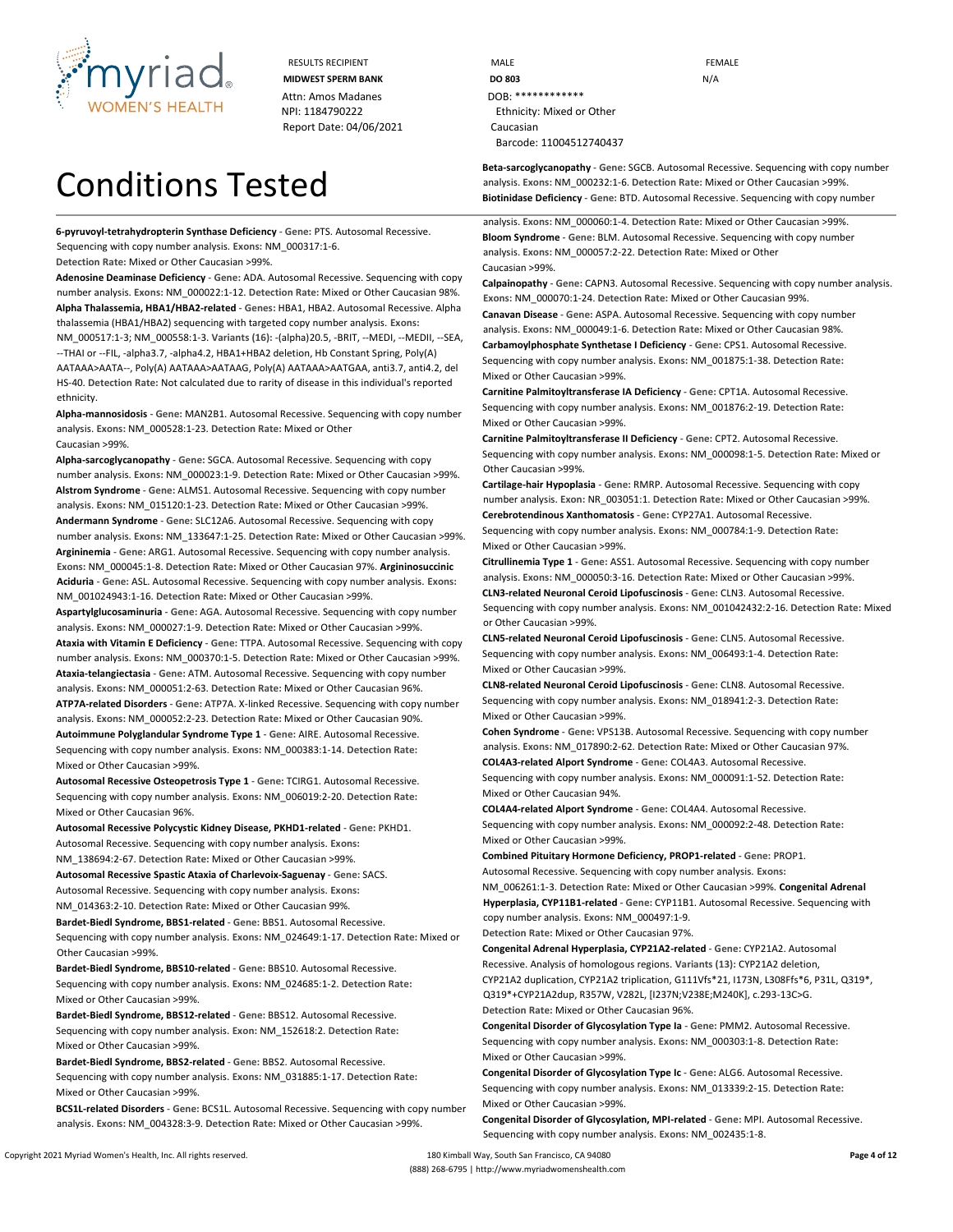

**Detection Rate:** Mixed or Other Caucasian >99%.

**Costeff Optic Atrophy Syndrome** - **Gene:** OPA3. Autosomal Recessive. Sequencing with copy number analysis. **Exons:** NM\_025136:1-2. **Detection Rate:** Mixed or Other Caucasian >99%. **Cystic Fibrosis** - **Gene:** CFTR. Autosomal Recessive. Sequencing with copy number analysis. **Exons:** NM\_000492:1-27. IVS8-5T allele analysis is only reported in the presence of the R117H mutation. **Detection Rate:** Mixed or Other Caucasian >99%. **Cystinosis** - **Gene:** CTNS. Autosomal Recessive. Sequencing with copy number analysis. **Exons:** NM\_004937:3-12. **Detection Rate:** Mixed or Other Caucasian >99%.

**D-bifunctional Protein Deficiency** - **Gene:** HSD17B4. Autosomal Recessive.

Sequencing with copy number analysis. **Exons:** NM\_000414:1-24. **Detection Rate:** Mixed or Other Caucasian 98%.

**Delta-sarcoglycanopathy** - **Gene:** SGCD. Autosomal Recessive. Sequencing with copy number analysis. **Exons:** NM\_000337:2-9. **Detection Rate:** Mixed or Other Caucasian 96%.

**Dihydrolipoamide Dehydrogenase Deficiency** - **Gene:** DLD. Autosomal Recessive. Sequencing with copy number analysis. **Exons:** NM\_000108:1-14. **Detection Rate:** Mixed or Other Caucasian >99%.

**Dysferlinopathy** - **Gene:** DYSF. Autosomal Recessive. Sequencing with copy number analysis. **Exons:** NM\_003494:1-55. **Detection Rate:** Mixed or Other Caucasian 98%.

**Dystrophinopathy (Including Duchenne/Becker Muscular Dystrophy)** - **Gene:** DMD. X-linked Recessive. Sequencing with copy number analysis. **Exons:**

NM\_004006:1-79. **Detection Rate:** Mixed or Other Caucasian 99%. **ERCC6-related Disorders** - **Gene:** ERCC6. Autosomal Recessive. Sequencing with copy number analysis. **Exons:** NM\_000124:2-21. **Detection Rate:** Mixed or Other Caucasian 96%.

**ERCC8-related Disorders** - **Gene:** ERCC8. Autosomal Recessive. Sequencing with copy number analysis. **Exons:** NM\_000082:1-12. **Detection Rate:** Mixed or Other Caucasian 97%. **EVC-related Ellis-van Creveld Syndrome** - **Gene:** EVC. Autosomal Recessive. Sequencing with copy number analysis. **Exons:** NM\_153717:1-21. **Detection Rate:** Mixed or Other Caucasian 96%.

**EVC2-related Ellis-van Creveld Syndrome** - **Gene:** EVC2. Autosomal Recessive. Sequencing with copy number analysis. **Exons:** NM\_147127:1-22. **Detection Rate:** Mixed or Other Caucasian 98%.

**Fabry Disease** - **Gene:** GLA. X-linked Recessive. Sequencing with copy number analysis. **Exons:** NM\_000169:1-7. **Detection Rate:** Mixed or Other Caucasian 98%.

**Familial Dysautonomia** - **Gene:** ELP1. Autosomal Recessive. Sequencing with copy number analysis. **Exons:** NM\_003640:2-37. **Detection Rate:** Mixed or Other Caucasian >99%. **Familial Hyperinsulinism, ABCC8-related** - **Gene:** ABCC8. Autosomal Recessive. Sequencing with copy number analysis. **Exons:** NM\_000352:1-39. **Detection Rate:**

**Familial Hyperinsulinism, KCNJ11-related** - **Gene:** KCNJ11. Autosomal Recessive. Sequencing with copy number analysis. **Exon:** NM\_000525:1. **Detection Rate:** Mixed or Other Caucasian >99%.

**Familial Mediterranean Fever** - **Gene:** MEFV. Autosomal Recessive. Sequencing with copy number analysis. **Exons:** NM\_000243:1-10. **Detection Rate:** Mixed or Other Caucasian >99%. **Fanconi Anemia Complementation Group A** - **Gene:** FANCA. Autosomal Recessive. Sequencing with copy number analysis. **Exons:** NM\_000135:1-43.

**Detection Rate:** Mixed or Other Caucasian 92%.

**Fanconi Anemia, FANCC-related** - **Gene:** FANCC. Autosomal Recessive. Sequencing with copy number analysis. **Exons:** NM\_000136:2-15. **Detection Rate:**

Mixed or Other Caucasian >99%.

Mixed or Other Caucasian >99%.

**FKRP-related Disorders** - **Gene:** FKRP. Autosomal Recessive. Sequencing with copy number analysis. **Exon:** NM\_024301:4. **Detection Rate:** Mixed or Other Caucasian >99%. **FKTN-related Disorders** - **Gene:** FKTN. Autosomal Recessive. Sequencing with copy number analysis. **Exons:** NM\_001079802:3-11. **Detection Rate:** Mixed or Other Caucasian >99%. **Free Sialic Acid Storage Disorders** - **Gene:** SLC17A5. Autosomal Recessive.

Sequencing with copy number analysis. **Exons:** NM\_012434:1-11. **Detection Rate:** Mixed or Other Caucasian 98%.

**Galactokinase Deficiency** - **Gene:** GALK1. Autosomal Recessive. Sequencing with copy number analysis. **Exons:** NM\_000154:1-8. **Detection Rate:** Mixed or Other Caucasian >99%. **Galactosemia** - **Gene:** GALT. Autosomal Recessive. Sequencing with copy number analysis. **Exons:** NM\_000155:1-11. **Detection Rate:** Mixed or Other Caucasian >99%. **Gamma-sarcoglycanopathy** - **Gene:** SGCG. Autosomal Recessive. Sequencing with copy number analysis. **Exons:** NM\_000231:2-8. **Detection Rate:** Mixed or Other Caucasian 87%.

| <b>RESULTS RECIPIENT</b>  | MALE                      | <b>FEMALE</b> |
|---------------------------|---------------------------|---------------|
| <b>MIDWEST SPERM BANK</b> | <b>DO 803</b>             | N/A           |
| Attn: Amos Madanes        | DOB: *************        |               |
| NPI: 1184790222           | Ethnicity: Mixed or Other |               |
| Report Date: 04/06/2021   | Caucasian                 |               |
|                           | Barcode: 11004512740437   |               |

**Gaucher Disease** - **Gene:** GBA. Autosomal Recessive. Analysis of homologous regions. **Variants (10):** D409V, D448H, IVS2+1G>A, L444P, N370S, R463C, R463H, R496H, V394L, p.L29Afs\*18. **Detection Rate:** Mixed or Other Caucasian 60%.

**GJB2-related DFNB1 Nonsyndromic Hearing Loss and Deafness** - **Gene:** GJB2. Autosomal Recessive. Sequencing with copy number analysis. **Exons:** NM\_004004:1-2. **Detection Rate:** Mixed or Other Caucasian >99%. **GLB1-related Disorders** -

**Gene:** GLB1. Autosomal Recessive. Sequencing with copy number analysis. **Exons:**  NM\_000404:1-16. **Detection Rate:** Mixed or Other Caucasian >99%.

**GLDC-related Glycine Encephalopathy** - **Gene:** GLDC. Autosomal Recessive. Sequencing with copy number analysis. **Exons:** NM\_000170:1-25. **Detection Rate:** Mixed or Other Caucasian 94%.

**Glutaric Acidemia, GCDH-related** - **Gene:** GCDH. Autosomal Recessive. Sequencing with copy number analysis. **Exons:** NM\_000159:2-12. **Detection Rate:** Mixed or Other Caucasian >99%.

**Glycine Encephalopathy, AMT-related** - **Gene:** AMT. Autosomal Recessive. Sequencing with copy number analysis. **Exons:** NM\_000481:1-9. **Detection Rate:** Mixed or Other Caucasian >99%.

**Glycogen Storage Disease Type Ia** - **Gene:** G6PC. Autosomal Recessive. Sequencing with copy number analysis. **Exons:** NM\_000151:1-5. **Detection Rate:** Mixed or Other Caucasian >99%.

**Glycogen Storage Disease Type Ib** - **Gene:** SLC37A4. Autosomal Recessive. Sequencing with copy number analysis. **Exons:** NM\_001164277:3-11. **Detection Rate:** Mixed or Other Caucasian >99%.

**Glycogen Storage Disease Type III** - **Gene:** AGL. Autosomal Recessive. Sequencing with copy number analysis. **Exons:** NM\_000642:2-34. **Detection Rate:** Mixed or Other Caucasian >99%. **GNE Myopathy** - **Gene:** GNE. Autosomal Recessive. Sequencing with copy number analysis. **Exons:** NM\_001128227:1-12. **Detection Rate:** Mixed or Other Caucasian >99%.

**GNPTAB-related Disorders** - **Gene:** GNPTAB. Autosomal Recessive. Sequencing with copy number analysis. **Exons:** NM\_024312:1-21. **Detection Rate:** Mixed or Other Caucasian >99%. **HADHA-related Disorders** - **Gene:** HADHA. Autosomal Recessive. Sequencing with copy number analysis. **Exons:** NM\_000182:1-20. **Detection Rate:** Mixed or Other Caucasian >99%. **Hb Beta Chain-related Hemoglobinopathy (Including Beta Thalassemia and Sickle Cell Disease)** - **Gene:** HBB. Autosomal Recessive. Sequencing with copy number analysis. **Exons:**  NM\_000518:1-3. **Detection Rate:** Mixed or Other Caucasian >99%. **Hereditary Fructose Intolerance** - **Gene:** ALDOB. Autosomal Recessive. Sequencing with copy number analysis. **Exons:** NM\_000035:2-9. **Detection Rate:** Mixed or Other Caucasian >99%.

**Hexosaminidase A Deficiency (Including Tay-Sachs Disease)** - **Gene:** HEXA. Autosomal Recessive. Sequencing with copy number analysis. **Exons:**

NM\_000520:1-14. **Detection Rate:** Mixed or Other Caucasian >99%. **HMG-CoA Lyase Deficiency** - **Gene:** HMGCL. Autosomal Recessive. Sequencing with copy number analysis. **Exons:** NM\_000191:1-9. **Detection Rate:** Mixed or Other Caucasian >99%.

**Holocarboxylase Synthetase Deficiency** - **Gene:** HLCS. Autosomal Recessive. Sequencing with copy number analysis. **Exons:** NM\_000411:4-12. **Detection Rate:** Mixed or Other Caucasian >99%.

**Homocystinuria, CBS-related** - **Gene:** CBS. Autosomal Recessive. Sequencing with copy number analysis. **Exons:** NM\_000071:3-17. **Detection Rate:** Mixed or Other Caucasian >99%. **Hydrolethalus Syndrome** - **Gene:** HYLS1. Autosomal Recessive. Sequencing with copy number analysis. **Exon:** NM\_145014:4. **Detection Rate:** Mixed or Other Caucasian >99%. **Hypophosphatasia** - **Gene:** ALPL. Autosomal Recessive. Sequencing with copy number analysis. **Exons:** NM\_000478:2-12. **Detection Rate:** Mixed or Other Caucasian >99%.

**Isovaleric Acidemia** - **Gene:** IVD. Autosomal Recessive. Sequencing with copy number analysis. **Exons:** NM\_002225:1-12. **Detection Rate:** Mixed or Other Caucasian >99%. **Joubert Syndrome 2** - **Gene:** TMEM216. Autosomal Recessive. Sequencing with copy number analysis. **Exons:** NM\_001173990:1-5. **Detection Rate:** Mixed or Other Caucasian >99%. **Junctional Epidermolysis Bullosa, LAMA3-related** - **Gene:** LAMA3. Autosomal Recessive. Sequencing with copy number analysis. **Exons:** NM\_000227:1-38. **Detection Rate:** Mixed or Other Caucasian >99%.

**Junctional Epidermolysis Bullosa, LAMB3-related** - **Gene:** LAMB3. Autosomal Recessive. Sequencing with copy number analysis. **Exons:** NM\_000228:2-23. **Detection Rate:** Mixed or Other Caucasian >99%.

**Junctional Epidermolysis Bullosa, LAMC2-related** - **Gene:** LAMC2. Autosomal Recessive. Sequencing with copy number analysis. **Exons:** NM\_005562:1-23. **Detection Rate:** Mixed or Other Caucasian >99%.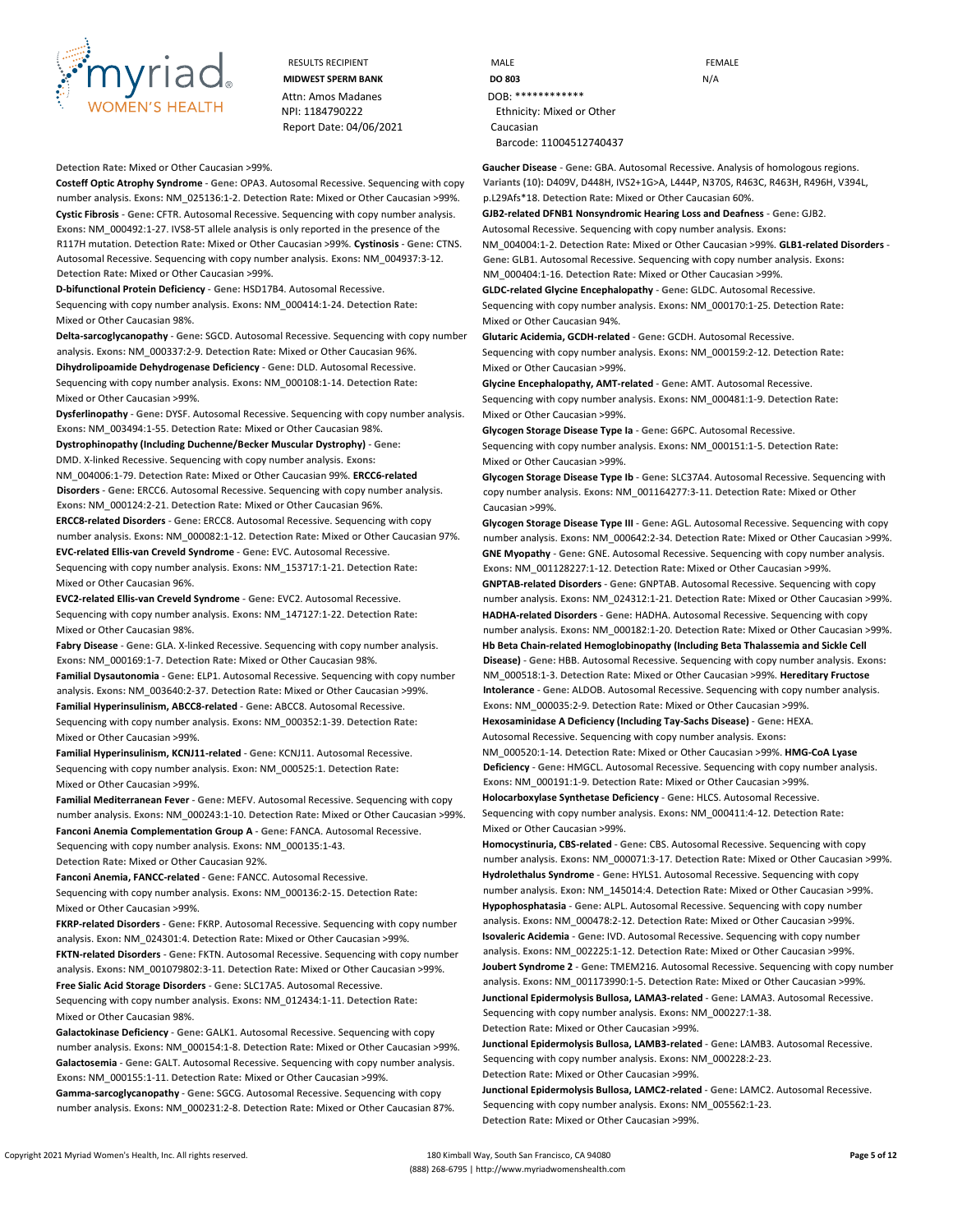

**Krabbe Disease** - **Gene:** GALC. Autosomal Recessive. Sequencing with copy number analysis. **Exons:** NM\_000153:1-17. **Detection Rate:** Mixed or Other Caucasian >99%. **Leigh Syndrome, French-Canadian Type** - **Gene:** LRPPRC. Autosomal Recessive.

Sequencing with copy number analysis. **Exons:** NM\_133259:1-38. **Detection Rate:** Mixed or Other Caucasian >99%.

**Lipoid Congenital Adrenal Hyperplasia** - **Gene:** STAR. Autosomal Recessive.

Sequencing with copy number analysis. **Exons:** NM\_000349:1-7. **Detection Rate:** Mixed or Other Caucasian >99%.

**Lysosomal Acid Lipase Deficiency** - **Gene:** LIPA. Autosomal Recessive. Sequencing with copy number analysis. **Exons:** NM\_000235:2-10. **Detection Rate:** Mixed or Other Caucasian 98%. **Maple Syrup Urine Disease Type Ia** - **Gene:** BCKDHA. Autosomal Recessive.

Sequencing with copy number analysis. **Exons:** NM\_000709:1-9. **Detection Rate:** Mixed or Other Caucasian >99%.

**Maple Syrup Urine Disease Type Ib** - **Gene:** BCKDHB. Autosomal Recessive. Sequencing with copy number analysis. **Exons:** NM\_183050:1-10. **Detection Rate:** Mixed or Other Caucasian >99%.

**Maple Syrup Urine Disease Type II** - **Gene:** DBT. Autosomal Recessive. Sequencing with copy number analysis. **Exons:** NM\_001918:1-11. **Detection Rate:** Mixed or Other Caucasian 97%. **Medium Chain Acyl-CoA Dehydrogenase Deficiency** - **Gene:** ACADM. Autosomal Recessive. Sequencing with copy number analysis. **Exons:** NM\_000016:1-12.

**Detection Rate:** Mixed or Other Caucasian >99%.

**Megalencephalic Leukoencephalopathy with Subcortical Cysts** - **Gene:** MLC1. Autosomal Recessive. Sequencing with copy number analysis. **Exons:** NM\_015166:2-12. **Detection Rate:** Mixed or Other Caucasian >99%. **Metachromatic Leukodystrophy** - **Gene:** ARSA. Autosomal Recessive. Sequencing with copy number analysis.

**Exons:** NM\_000487:1-8. **Detection Rate:** Mixed or Other Caucasian >99%. **Methylmalonic Acidemia, cblA Type** - **Gene:** MMAA. Autosomal Recessive.

Sequencing with copy number analysis. **Exons:** NM\_172250:2-7. **Detection Rate:** Mixed or Other Caucasian >99%.

**Methylmalonic Acidemia, cblB Type** - **Gene:** MMAB. Autosomal Recessive. Sequencing with copy number analysis. **Exons:** NM\_052845:1-9. **Detection Rate:** Mixed or Other Caucasian >99%.

**Methylmalonic Aciduria and Homocystinuria, cblC Type** - **Gene:** MMACHC.

Autosomal Recessive. Sequencing with copy number analysis. **Exons:** NM\_015506:1-4. **Detection Rate:** Mixed or Other Caucasian >99%. **MKS1-related Disorders** - **Gene:** MKS1. Autosomal Recessive. Sequencing with copy number analysis. **Exons:** NM\_017777:1-18. **Detection Rate:** Mixed or Other Caucasian >99%. **Mucolipidosis III Gamma** - **Gene:** GNPTG. Autosomal Recessive. Sequencing with copy number analysis. **Exons:** NM\_032520:1-11. **Detection Rate:** Mixed or Other Caucasian 98%. **Mucolipidosis IV** - **Gene:** MCOLN1. Autosomal Recessive. Sequencing with copy number analysis. **Exons:** NM\_020533:1-14. **Detection Rate:** Mixed or Other Caucasian >99%.

**Mucopolysaccharidosis Type I** - **Gene:** IDUA. Autosomal Recessive. Sequencing with copy number analysis. **Exons:** NM\_000203:1-14. **Detection Rate:** Mixed or Other Caucasian >99%. **Mucopolysaccharidosis Type II** - **Gene:** IDS. X-linked Recessive. Sequencing with copy

number analysis. **Exons:** NM\_000202:1-9. **Detection Rate:** Mixed or Other Caucasian 89%. **Mucopolysaccharidosis Type IIIA** - **Gene:** SGSH. Autosomal Recessive. Sequencing with copy number analysis. **Exons:** NM\_000199:1-8. **Detection Rate:** Mixed or Other Caucasian >99%. **Mucopolysaccharidosis Type IIIB** - **Gene:** NAGLU. Autosomal Recessive.

Sequencing with copy number analysis. **Exons:** NM\_000263:1-6. **Detection Rate:** Mixed or Other Caucasian >99%.

**Mucopolysaccharidosis Type IIIC** - **Gene:** HGSNAT. Autosomal Recessive. Sequencing with copy number analysis. **Exons:** NM\_152419:1-18. **Detection Rate:** Mixed or Other Caucasian >99%.

**Muscular Dystrophy, LAMA2-related** - **Gene:** LAMA2. Autosomal Recessive. Sequencing with copy number analysis. **Exons:** NM\_000426:1-43,45-65. **Detection Rate:** Mixed or Other Caucasian 98%.

**MUT-related Methylmalonic Acidemia** - **Gene:** MUT. Autosomal Recessive. Sequencing with copy number analysis. **Exons:** NM\_000255:2-13. **Detection Rate:** Mixed or Other Caucasian >99%.

**MYO7A-related Disorders** - **Gene:** MYO7A. Autosomal Recessive. Sequencing with copy number analysis. **Exons:** NM\_000260:2-49. **Detection Rate:** Mixed or Other Caucasian >99%. **NEB-related Nemaline Myopathy** - **Gene:** NEB. Autosomal Recessive. Sequencing with copy number analysis. **Exons:** NM\_001271208:3-80,117-183. **Detection Rate:** Mixed or Other Caucasian 92%.

RESULTS RECIPIENT **MALE** MALE **FEMALE MIDWEST SPERM BANK DO 803 DO 803** N/A NPI: 1184790222 Ethnicity: Mixed or Other Barcode: 11004512740437

**Nephrotic Syndrome, NPHS1-related** - **Gene:** NPHS1. Autosomal Recessive.

Sequencing with copy number analysis. **Exons:** NM\_004646:1-29. **Detection Rate:** Mixed or Other Caucasian >99%.

**Nephrotic Syndrome, NPHS2-related** - **Gene:** NPHS2. Autosomal Recessive.

Sequencing with copy number analysis. **Exons:** NM\_014625:1-8. **Detection Rate:** Mixed or Other Caucasian >99%.

**Neuronal Ceroid Lipofuscinosis, CLN6-related** - **Gene:** CLN6. Autosomal Recessive. Sequencing with copy number analysis. **Exons:** NM\_017882:1-7.

**Detection Rate:** Mixed or Other Caucasian >99%.

**Niemann-Pick Disease Type C1** - **Gene:** NPC1. Autosomal Recessive. Sequencing with copy number analysis. **Exons:** NM\_000271:1-25. **Detection Rate:** Mixed or Other Caucasian >99%. **Niemann-Pick Disease Type C2** - **Gene:** NPC2. Autosomal Recessive. Sequencing with copy number analysis. **Exons:** NM\_006432:1-5. **Detection Rate:** Mixed or Other Caucasian >99%.

**Niemann-Pick Disease, SMPD1-related** - **Gene:** SMPD1. Autosomal Recessive. Sequencing with copy number analysis. **Exons:** NM\_000543:1-6. **Detection Rate:** Mixed or Other Caucasian >99%.

**Nijmegen Breakage Syndrome** - **Gene:** NBN. Autosomal Recessive. Sequencing with copy number analysis. **Exons:** NM\_002485:1-16. **Detection Rate:** Mixed or Other Caucasian >99%.

**Ornithine Transcarbamylase Deficiency** - **Gene:** OTC. X-linked Recessive. Sequencing with copy number analysis. **Exons:** NM\_000531:1-10. **Detection Rate:** Mixed or Other Caucasian 97%.

**PCCA-related Propionic Acidemia** - **Gene:** PCCA. Autosomal Recessive. Sequencing with copy number analysis. **Exons:** NM\_000282:1-24. **Detection Rate:** Mixed or Other Caucasian 95%.

**PCCB-related Propionic Acidemia** - **Gene:** PCCB. Autosomal Recessive. Sequencing with copy number analysis. **Exons:** NM\_000532:1-15. **Detection Rate:** Mixed or Other Caucasian >99%. **PCDH15-related Disorders** - **Gene:** PCDH15. Autosomal Recessive. Sequencing with copy number analysis. **Exons:** NM\_033056:2-33. **Detection Rate:** Mixed or Other Caucasian 93%. **Pendred Syndrome** - **Gene:** SLC26A4. Autosomal Recessive. Sequencing with copy number analysis. **Exons:** NM\_000441:2-21. **Detection Rate:** Mixed or Other Caucasian >99%.

**Peroxisome Biogenesis Disorder Type 1** - **Gene:** PEX1. Autosomal Recessive. Sequencing with copy number analysis. **Exons:** NM\_000466:1-24. **Detection Rate:** Mixed or Other Caucasian >99%.

**Peroxisome Biogenesis Disorder Type 3** - **Gene:** PEX12. Autosomal Recessive. Sequencing with copy number analysis. **Exons:** NM\_000286:1-3. **Detection Rate:** Mixed or Other Caucasian >99%.

**Peroxisome Biogenesis Disorder Type 4** - **Gene:** PEX6. Autosomal Recessive. Sequencing with copy number analysis. **Exons:** NM\_000287:1-17. **Detection Rate:** Mixed or Other Caucasian 97%.

**Peroxisome Biogenesis Disorder Type 5** - **Gene:** PEX2. Autosomal Recessive. Sequencing with copy number analysis. **Exon:** NM\_000318:4. **Detection Rate:** Mixed or Other Caucasian >99%.

**Peroxisome Biogenesis Disorder Type 6** - **Gene:** PEX10. Autosomal Recessive. Sequencing with copy number analysis. **Exons:** NM\_153818:1-6. **Detection Rate:** Mixed or Other Caucasian >99%.

**Phenylalanine Hydroxylase Deficiency** - **Gene:** PAH. Autosomal Recessive. Sequencing with copy number analysis. **Exons:** NM\_000277:1-13. **Detection Rate:** Mixed or Other Caucasian >99%.

**POMGNT-related Disorders** - **Gene:** POMGNT1. Autosomal Recessive. Sequencing with copy number analysis. **Exons:** NM\_017739:2-22. **Detection Rate:** Mixed or Other Caucasian 96%. **Pompe Disease** - **Gene:** GAA. Autosomal Recessive. Sequencing with copy number analysis. **Exons:** NM\_000152:2-20. **Detection Rate:** Mixed or Other Caucasian 98%.

**PPT1-related Neuronal Ceroid Lipofuscinosis** - **Gene:** PPT1. Autosomal Recessive. Sequencing with copy number analysis. **Exons:** NM\_000310:1-9. **Detection Rate:** Mixed or Other Caucasian >99%.

**Primary Carnitine Deficiency** - **Gene:** SLC22A5. Autosomal Recessive. Sequencing with copy number analysis. **Exons:** NM\_003060:1-10. **Detection Rate:** Mixed or Other Caucasian >99%. **Primary Hyperoxaluria Type 1** - **Gene:** AGXT. Autosomal Recessive. Sequencing with copy number analysis. **Exons:** NM\_000030:1-11. **Detection Rate:** Mixed or Other Caucasian >99%. **Primary Hyperoxaluria Type 2** - **Gene:** GRHPR. Autosomal Recessive. Sequencing with copy number analysis. **Exons:** NM\_012203:1-9. **Detection Rate:** Mixed or Other Caucasian >99%. **Primary Hyperoxaluria Type 3** - **Gene:** HOGA1. Autosomal Recessive. Sequencing with copy number analysis. **Exons:** NM\_138413:1-7. **Detection Rate:** Mixed or Other Caucasian >99%.

Copyright 2021 Myriad Women's Health, Inc. All rights reserved. 180 Kimball Way, South San Francisco, CA 94080 **Page 6 of 12**

(888) 268-6795 | http://www.myriadwomenshealth.com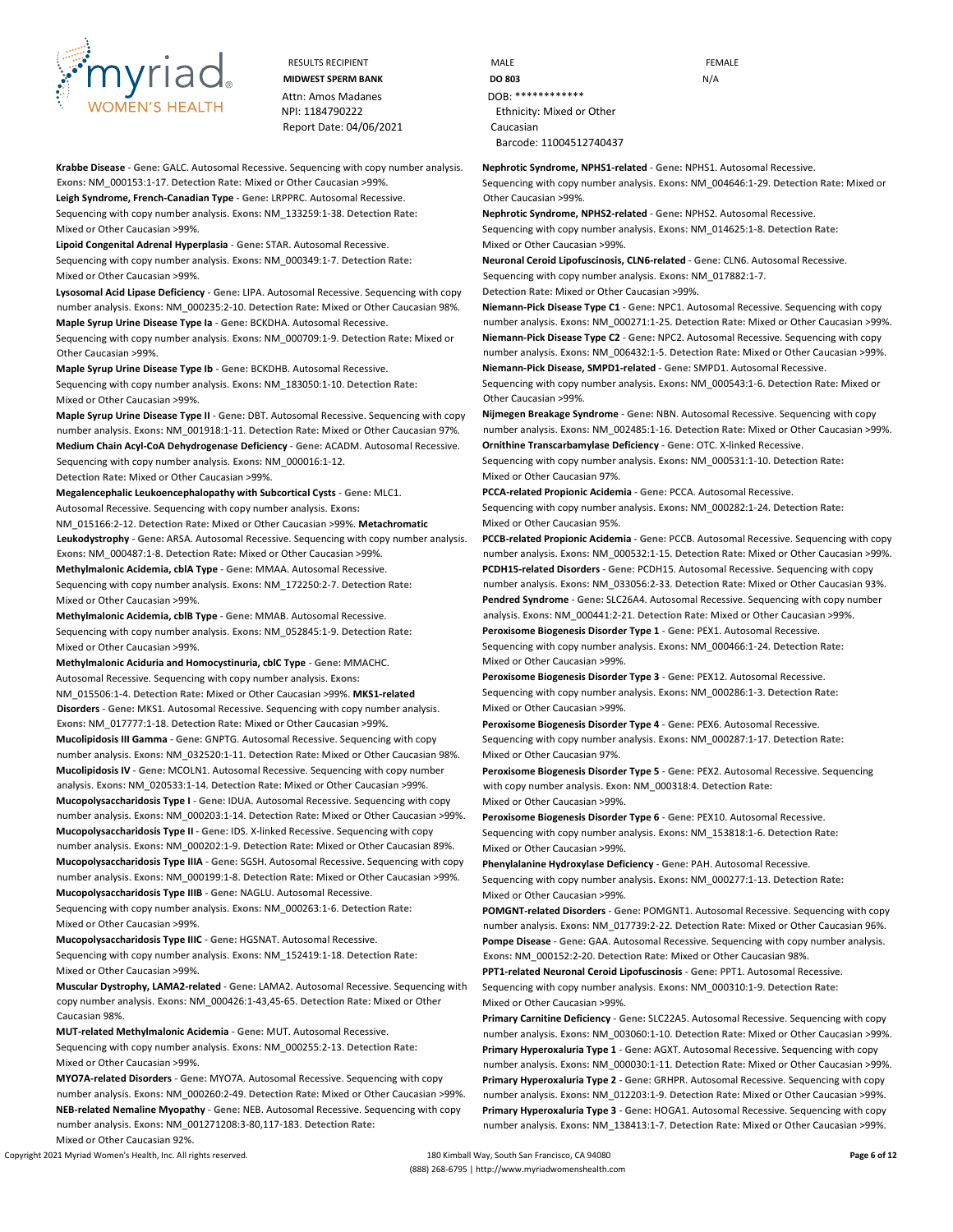

**Pycnodysostosis** - **Gene:** CTSK. Autosomal Recessive. Sequencing with copy number analysis. **Exons:** NM\_000396:2-8. **Detection Rate:** Mixed or Other Caucasian >99%.

**Pyruvate Carboxylase Deficiency** - **Gene:** PC. Autosomal Recessive. Sequencing with copy number analysis. **Exons:** NM\_000920:3-22. **Detection Rate:** Mixed or Other Caucasian >99%. **Rhizomelic Chondrodysplasia Punctata Type 1** - **Gene:** PEX7. Autosomal Recessive. Sequencing with copy number analysis. **Exons:** NM\_000288:1-10. **Detection Rate:** Mixed or Other Caucasian >99%.

**RTEL1-related Disorders** - **Gene:** RTEL1. Autosomal Recessive. Sequencing with copy number analysis. **Exons:** NM\_032957:2-35. **Detection Rate:** Mixed or Other Caucasian >99%. **Sandhoff Disease** - **Gene:** HEXB. Autosomal Recessive. Sequencing with copy number analysis. **Exons:** NM\_000521:1-14. **Detection Rate:** Mixed or Other Caucasian 98%. **Short-chain Acyl-CoA Dehydrogenase Deficiency** - **Gene:** ACADS. Autosomal Recessive. Sequencing with copy number analysis. **Exons:** NM\_000017:1-10. **Detection Rate:** Mixed or Other Caucasian >99%.

**Sjogren-Larsson Syndrome** - **Gene:** ALDH3A2. Autosomal Recessive. Sequencing with copy number analysis. **Exons:** NM\_000382:1-10. **Detection Rate:** Mixed or Other Caucasian 96%. **SLC26A2-related Disorders** - **Gene:** SLC26A2. Autosomal Recessive. Sequencing with copy number analysis. **Exons:** NM\_000112:2-3. **Detection Rate:** Mixed or Other Caucasian >99%. **Smith-Lemli-Opitz Syndrome** - **Gene:** DHCR7. Autosomal Recessive. Sequencing with copy number analysis. **Exons:** NM\_001360:3-9. **Detection Rate:** Mixed or Other Caucasian >99%. **Spastic Paraplegia Type 15** - **Gene:** ZFYVE26. Autosomal Recessive. Sequencing with copy number analysis. **Exons:** NM\_015346:2-42. **Detection Rate:** Mixed or Other Caucasian >99%. **Spinal Muscular Atrophy** - **Gene:** SMN1. Autosomal Recessive. Spinal muscular atrophy. **Variant (1):** SMN1 copy number. **Detection Rate:** Mixed or Other Caucasian 95%. **Spondylothoracic Dysostosis** - **Gene:** MESP2. Autosomal Recessive. Sequencing with copy number analysis. **Exons:** NM\_001039958:1-2. **Detection Rate:** Mixed or Other Caucasian >99%.

**TGM1-related Autosomal Recessive Congenital Ichthyosis** - **Gene:** TGM1. Autosomal Recessive. Sequencing with copy number analysis. **Exons:** NM\_000359:2-15. **Detection Rate:** Mixed or Other Caucasian >99%. **TPP1-related Neuronal Ceroid Lipofuscinosis** - **Gene:** TPP1. Autosomal Recessive. Sequencing with copy number analysis. **Exons:** NM\_000391:1-13. **Detection Rate:** Mixed or Other Caucasian >99%.

**Tyrosine Hydroxylase Deficiency** - **Gene:** TH. Autosomal Recessive. Sequencing with copy number analysis. **Exons:** NM\_199292:1-14. **Detection Rate:** Mixed or Other Caucasian >99%. **Tyrosinemia Type I** - **Gene:** FAH. Autosomal Recessive. Sequencing with copy number analysis. **Exons:** NM\_000137:1-14. **Detection Rate:** Mixed or Other Caucasian >99%. **Tyrosinemia Type II** - **Gene:** TAT. Autosomal Recessive. Sequencing with copy number analysis. **Exons:** NM\_000353:2-12. **Detection Rate:** Mixed or Other Caucasian >99%. **USH1C-related Disorders** - **Gene:** USH1C. Autosomal Recessive. Sequencing with copy number analysis. **Exons:** NM\_005709:1-21. **Detection Rate:** Mixed or Other Caucasian >99%. **USH2A-related Disorders** - **Gene:** USH2A. Autosomal Recessive. Sequencing with copy number analysis. **Exons:** NM\_206933:2-72. **Detection Rate:** Mixed or Other Caucasian 98%. **Usher Syndrome Type 3** - **Gene:** CLRN1. Autosomal Recessive. Sequencing with copy number analysis. **Exons:** NM\_174878:1-3. **Detection Rate:** Mixed or Other Caucasian >99%. **Very-long-chain Acyl-CoA Dehydrogenase Deficiency** - **Gene:** ACADVL. Autosomal Recessive. Sequencing with copy number analysis. **Exons:** NM\_000018:1-20.

**Detection Rate:** Mixed or Other Caucasian >99%.

**Wilson Disease** - **Gene:** ATP7B. Autosomal Recessive. Sequencing with copy number analysis. **Exons:** NM\_000053:1-21. **Detection Rate:** Mixed or Other Caucasian >99%.

**X-linked Adrenal Hypoplasia Congenita** - **Gene:** NR0B1. X-linked Recessive. Sequencing with copy number analysis. **Exons:** NM\_000475:1-2. **Detection Rate:** Mixed or Other Caucasian 97%.

**X-linked Adrenoleukodystrophy** - **Gene:** ABCD1. X-linked Recessive. Sequencing with copy number analysis. **Exons:** NM\_000033:1-6. **Detection Rate:** Mixed or Other Caucasian 77%. **X-linked Alport Syndrome** - **Gene:** COL4A5. X-linked Recessive. Sequencing with copy number analysis. **Exons:** NM\_000495:1-51. **Detection Rate:** Mixed or Other Caucasian 96%. **X-linked Juvenile Retinoschisis** - **Gene:** RS1. X-linked Recessive. Sequencing with copy number analysis. **Exons:** NM\_000330:1-6. **Detection Rate:** Mixed or Other Caucasian 98%. **X-linked Myotubular Myopathy** - **Gene:** MTM1. X-linked Recessive. Sequencing with copy number analysis. **Exons:** NM\_000252:2-15. **Detection Rate:** Mixed or Other Caucasian 96%. **X-linked Severe Combined Immunodeficiency** - **Gene:** IL2RG. X-linked Recessive. Sequencing with copy number analysis. **Exons:** NM\_000206:1-8. **Detection Rate:** Mixed or Other Caucasian >99%.

RESULTS RECIPIENT **MALE MALE CONSIDERING MIDWEST SPERM BANK DO 803** N/A NPI: 1184790222 Ethnicity: Mixed or Other Barcode: 11004512740437

> **Xeroderma Pigmentosum Group A** - **Gene:** XPA. Autosomal Recessive. Sequencing with copy number analysis. **Exons:** NM\_000380:1-6. **Detection Rate:** Mixed or Other Caucasian >99%. **Xeroderma Pigmentosum Group C** - **Gene:** XPC. Autosomal Recessive. Sequencing with copy number analysis. **Exons:** NM\_004628:1-16. **Detection Rate:** Mixed or Other Caucasian 97%.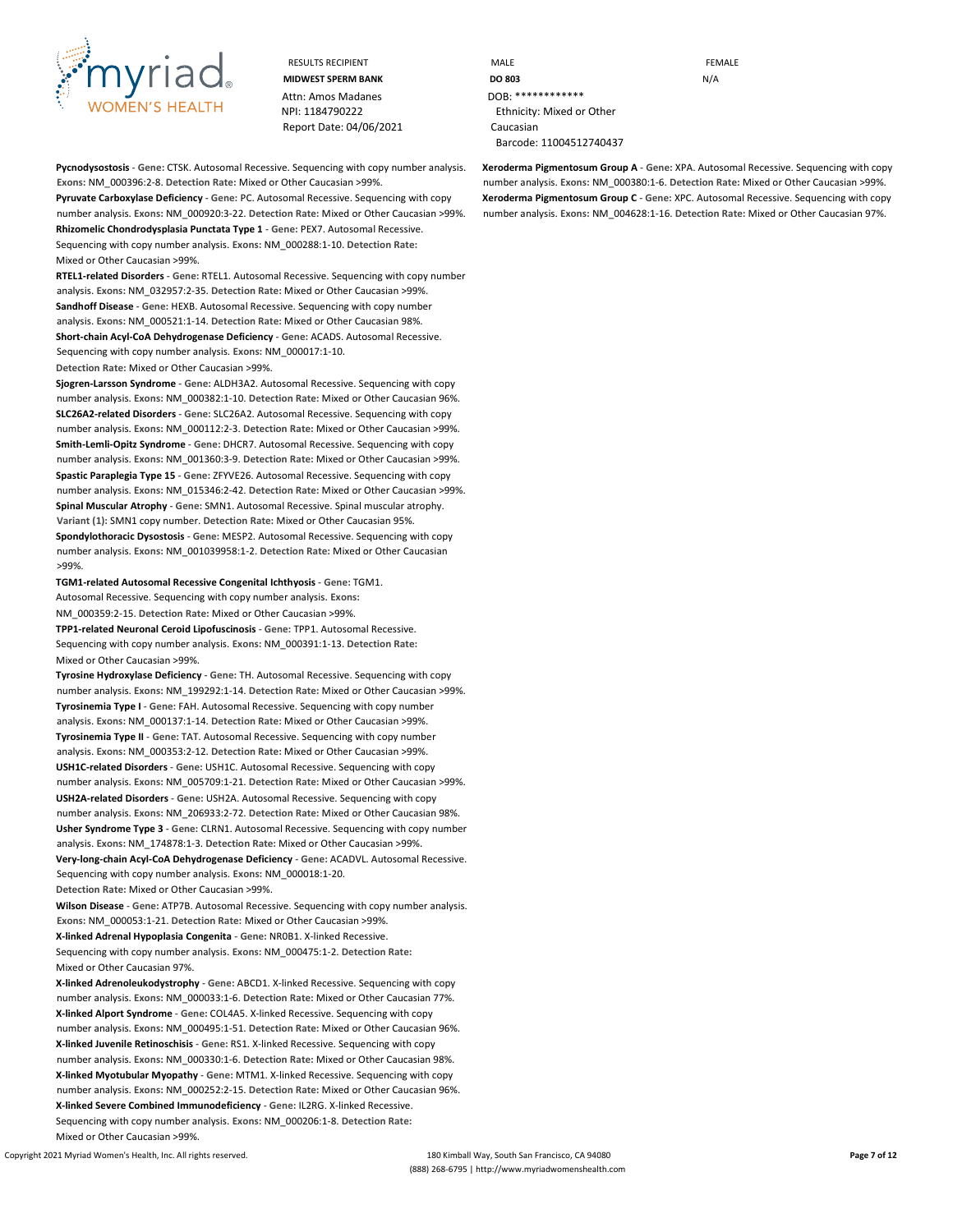

Attn: Amos Madanes DOB: \*\*\*\*\*\*\*\*\*\*\*\*\*\*<br>
NPI: 1184790222 Ethnicity: Mixed or Report Date: 04/06/2021 Caucasian

RESULTS RECIPIENT **MALE MALE MIDWEST SPERM BANK DO 803 DO 803** N/A Ethnicity: Mixed or Other Barcode: 11004512740437

## Risk Calculations

|                                                              | <b>DO 803</b>               |                          |
|--------------------------------------------------------------|-----------------------------|--------------------------|
| <b>Disease</b>                                               | <b>Residual Risk</b>        | <b>Reproductive Risk</b> |
| 6-pyruvoyl-tetrahydropterin Synthase Deficiency              | $< 1$ in 50,000             | $< 1$ in 1,000,000       |
| <b>Adenosine Deaminase Deficiency</b>                        | 1 in 22,000                 | $< 1$ in 1,000,000       |
| Alpha Thalassemia, HBA1/HBA2-related                         | Alpha globin status: aa/aa. | Not calculated           |
| Alpha-mannosidosis                                           | 1 in 35,000                 | $< 1$ in 1,000,000       |
| Alpha-sarcoglycanopathy                                      | $< 1$ in 50,000             | $< 1$ in 1,000,000       |
| <b>Alstrom Syndrome</b>                                      | $< 1$ in 50,000             | $<$ 1 in 1,000,000       |
| Andermann Syndrome                                           | $< 1$ in 50,000             | $< 1$ in 1,000,000       |
| Argininemia                                                  | 1 in 12,000                 | $< 1$ in 1,000,000       |
| Argininosuccinic Aciduria                                    | 1 in 15,000                 | $< 1$ in 1,000,000       |
| Aspartylglucosaminuria                                       | $<$ 1 in 50,000             | $<$ 1 in 1,000,000       |
| <b>Ataxia with Vitamin E Deficiency</b>                      | $< 1$ in 50,000             | $<$ 1 in 1,000,000       |
| Ataxia-telangiectasia                                        | 1 in 4,200                  | $< 1$ in 1,000,000       |
| <b>ATP7A-related Disorders</b>                               | $<$ 1 in 1,000,000          | 1 in 250,000             |
| Autoimmune Polyglandular Syndrome Type 1                     | 1 in 15,000                 | $< 1$ in 1,000,000       |
| Autosomal Recessive Osteopetrosis Type 1                     | 1 in 8,900                  | $< 1$ in 1,000,000       |
| Autosomal Recessive Polycystic Kidney Disease, PKHD1-related | 1 in 8,100                  | $<$ 1 in 1,000,000       |
| Autosomal Recessive Spastic Ataxia of Charlevoix-Saguenay    | $<$ 1 in 44,000             | $<$ 1 in 1,000,000       |
| Bardet-Biedl Syndrome, BBS1-related                          | 1 in 32,000                 | $<$ 1 in 1,000,000       |
| Bardet-Biedl Syndrome, BBS10-related                         | 1 in 42,000                 | $<$ 1 in 1,000,000       |
| Bardet-Biedl Syndrome, BBS12-related                         | $< 1$ in 50,000             | $< 1$ in 1,000,000       |
| Bardet-Biedl Syndrome, BBS2-related                          | $< 1$ in 50,000             | $< 1$ in 1,000,000       |
| <b>BCS1L-related Disorders</b>                               | $< 1$ in 50,000             | $<$ 1 in 1,000,000       |
| Beta-sarcoglycanopathy                                       | 1 in 39,000                 | $<$ 1 in 1,000,000       |
| <b>Biotinidase Deficiency</b>                                | 1 in 13,000                 | 1 in 650,000             |
| <b>Bloom Syndrome</b>                                        | $< 1$ in 50,000             | $< 1$ in 1,000,000       |
| Calpainopathy                                                | 1 in 13,000                 | $< 1$ in 1,000,000       |
| Canavan Disease                                              | 1 in 9,700                  | $<$ 1 in 1,000,000       |
| Carbamoylphosphate Synthetase I Deficiency                   | $< 1$ in 57,000             | $<$ 1 in 1,000,000       |
| Carnitine Palmitoyltransferase IA Deficiency                 | $< 1$ in 50,000             | $<$ 1 in 1,000,000       |
| Carnitine Palmitoyltransferase II Deficiency                 | 1 in 25,000                 | $< 1$ in 1,000,000       |
| Cartilage-hair Hypoplasia                                    | $< 1$ in 50,000             | $< 1$ in 1,000,000       |
| Cerebrotendinous Xanthomatosis                               | 1 in 11,000                 | $< 1$ in 1,000,000       |
| Citrullinemia Type 1                                         | 1 in 14,000                 | $<$ 1 in 1,000,000       |
| <b>CLN3-related Neuronal Ceroid Lipofuscinosis</b>           | 1 in 8,600                  | $<$ 1 in 1,000,000       |
| <b>CLN5-related Neuronal Ceroid Lipofuscinosis</b>           | $< 1$ in 50,000             | $<$ 1 in 1,000,000       |
| <b>CLN8-related Neuronal Ceroid Lipofuscinosis</b>           | $< 1$ in 50,000             | $< 1$ in 1,000,000       |
| <b>Cohen Syndrome</b>                                        | $< 1$ in 15,000             | $< 1$ in 1,000,000       |
| <b>COL4A3-related Alport Syndrome</b>                        | 1 in 3,400                  | $<$ 1 in 1,000,000       |
| <b>COL4A4-related Alport Syndrome</b>                        | 1 in 35,000                 | $<$ 1 in 1,000,000       |
| Combined Pituitary Hormone Deficiency, PROP1-related         | 1 in 6,100                  | $< 1$ in 1,000,000       |
| Congenital Adrenal Hyperplasia, CYP11B1-related              | 1 in 8,400                  | $< 1$ in 1,000,000       |
| Congenital Adrenal Hyperplasia, CYP21A2-related              | 1 in 1,300                  | 1 in 280,000             |
| <b>Congenital Disorder of Glycosylation Type Ia</b>          | 1 in 16,000                 | $< 1$ in 1,000,000       |

Copyright 2021 Myriad Women's Health, Inc. All rights reserved. **180** Kimball Way, South San Francisco, CA 94080 **Page 8 of 12 Page 8 of 12** (888) 268-6795 | http://www.myriadwomenshealth.com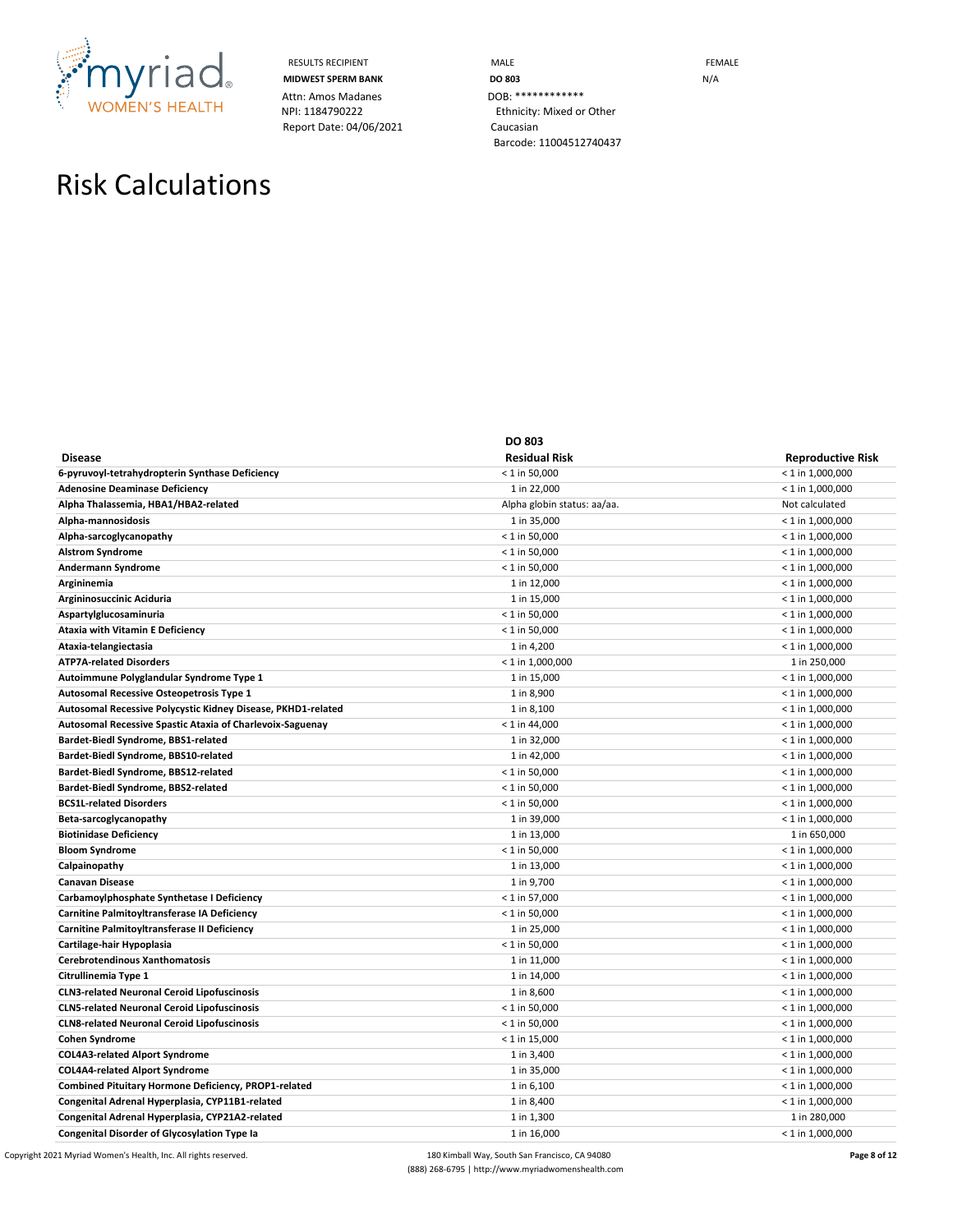

Attn: Amos Madanes<br>NPI: 1184790222 Report Date: 04/06/2021 Caucasian

RESULTS RECIPIENT **MALE MALE EXAMPLE MIDWEST SPERM BANK DO 803 DO 803 DO 803 DO 803 DO 803 DO 803 DO 803 DO 803 DO 803 DO 803 DO 803** Ethnicity: Mixed or Other Barcode: 11004512740437

| Congenital Disorder of Glycosylation Type Ic             | ! in 50.000 | 1 in 1.000.000 |
|----------------------------------------------------------|-------------|----------------|
| <b>Congenital Disorder of Glycosylation, MPI-related</b> | ! in 50.000 | 1 in 1.000.000 |

Below are the risk calculations for all conditions tested. Negative results do not rule out the possibility of being a carrier. Residual risk is an estimate of each patient's posttest likelihood of being a carrier, while the reproductive risk represents an estimated likelihood that the patients' future children could inherit each disease. These risks are inherent to all carrier-screening tests, may vary by ethnicity, are predicated on a negative family history, and are present even given a negative test result. Inaccurate reporting of ethnicity may cause errors in risk calculation. In addition, average carrier rates are estimated using incidence or prevalence data from published scientific literature and/or reputable databases, where available, and are incorporated into residual risk calculations for each population/ethnicity. When population-specific data is not available for a condition, average worldwide incidence or prevalence is used. Further, incidence and prevalence data are only collected for the specified phenotypes (which include primarily the classic or severe forms of disease) and may not include alternate or milder disease manifestations associated with the gene. Actual incidence rates, prevalence rates, and carrier rates, and therefore actual residual risks, may be higher or lower than the estimates provided. Carrier rates, incidence/prevalence, and/or residual risks are not provided for some genes with biological or heritable properties that would make these estimates inaccurate. A 't' symbol indicates a positive result. See the full clinical report for interpretation and details. The reproductive risk presented is based on a hypothetical pairing with a partner of the same ethnic group.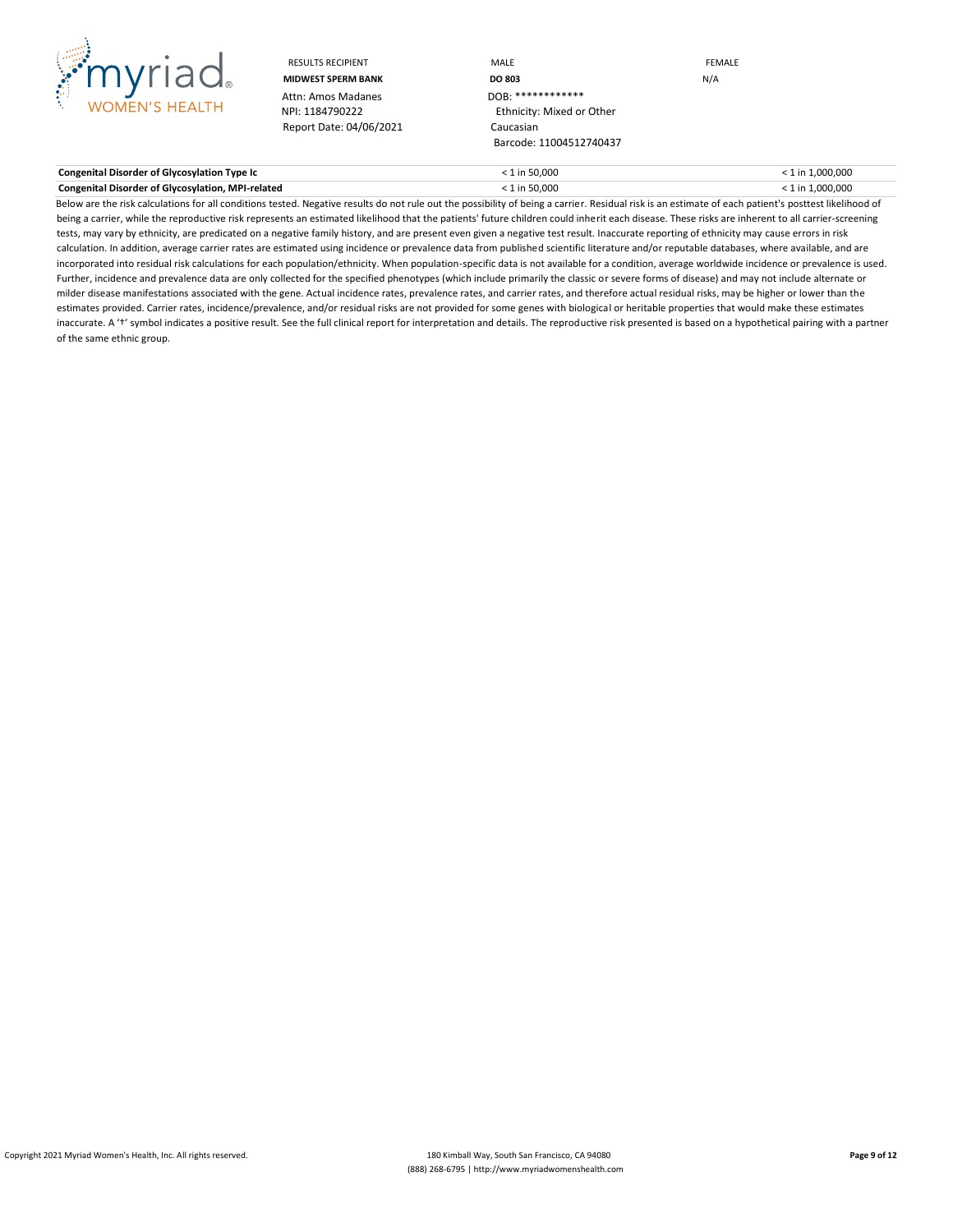

**Disease**

Attn: Amos Madanes DOB: \*\*\*\*\*\*\*\*\*\*\*\*\*\*<br>
NPI: 1184790222 Ethnicity: Mixed or Report Date: 04/06/2021 Caucasian

RESULTS RECIPIENT **MALE MALE EXAMPLE MIDWEST SPERM BANK DO 803 DO 803** N/A Ethnicity: Mixed or Other Barcode: 11004512740437

**DO 803**

**Residual Risk Reproductive Risk**

| <b>Costeff Optic Atrophy Syndrome</b>                                                       | $< 1$ in 50,000    | $<$ 1 in 1,000,000 |
|---------------------------------------------------------------------------------------------|--------------------|--------------------|
| <b>Cystic Fibrosis</b>                                                                      | 1 in 3,000         | 1 in 360,000       |
| Cystinosis                                                                                  | 1 in 22,000        | $<$ 1 in 1,000,000 |
| D-bifunctional Protein Deficiency                                                           | 1 in 9,000         | $<$ 1 in 1,000,000 |
| Delta-sarcoglycanopathy                                                                     | $<$ 1 in 13,000    | $<$ 1 in 1,000,000 |
| Dihydrolipoamide Dehydrogenase Deficiency                                                   | $<$ 1 in 50,000    | $< 1$ in 1,000,000 |
| Dysferlinopathy                                                                             | 1 in 11,000        | $<$ 1 in 1,000,000 |
| Dystrophinopathy (Including Duchenne/Becker Muscular Dystrophy)                             | Not calculated     | Not calculated     |
| <b>ERCC6-related Disorders</b>                                                              | 1 in 8,500         | $<$ 1 in 1,000,000 |
| <b>ERCC8-related Disorders</b>                                                              | $<$ 1 in 16,000    | $<$ 1 in 1,000,000 |
| <b>EVC-related Ellis-van Creveld Syndrome</b>                                               | 1 in 7,800         | $<$ 1 in 1,000,000 |
| EVC2-related Ellis-van Creveld Syndrome                                                     | 1 in 9,800         | $<$ 1 in 1,000,000 |
| <b>Fabry Disease</b>                                                                        | $<$ 1 in 1,000,000 | 1 in 220,000       |
| <b>Familial Dysautonomia</b>                                                                | $< 1$ in 50,000    | $< 1$ in 1,000,000 |
| Familial Hyperinsulinism, ABCC8-related                                                     | 1 in 17,000        | $<$ 1 in 1,000,000 |
|                                                                                             |                    |                    |
| Familial Hyperinsulinism, KCNJ11-related                                                    | $<$ 1 in 50,000    | $<$ 1 in 1,000,000 |
| Familial Mediterranean Fever                                                                | 1 in 11,000        | $<$ 1 in 1,000,000 |
| <b>Fanconi Anemia Complementation Group A</b>                                               | 1 in 2,800         | $<$ 1 in 1,000,000 |
| Fanconi Anemia, FANCC-related                                                               | $<$ 1 in 50,000    | $<$ 1 in 1,000,000 |
| <b>FKRP-related Disorders</b>                                                               | 1 in 16,000        | $<$ 1 in 1,000,000 |
| <b>FKTN-related Disorders</b>                                                               | $< 1$ in 50,000    | $<$ 1 in 1,000,000 |
| Free Sialic Acid Storage Disorders                                                          | $<$ 1 in 30,000    | $<$ 1 in 1,000,000 |
| <b>Galactokinase Deficiency</b>                                                             | 1 in 37,000        | $<$ 1 in 1,000,000 |
| Galactosemia                                                                                | 1 in 8,600         | $<$ 1 in 1,000,000 |
| Gamma-sarcoglycanopathy                                                                     | 1 in 3,300         | $< 1$ in 1,000,000 |
| <b>Gaucher Disease</b>                                                                      | 1 in 260           | 1 in 110,000       |
| GJB2-related DFNB1 Nonsyndromic Hearing Loss and Deafness                                   | 1 in 2,500         | 1 in 260,000       |
| <b>GLB1-related Disorders</b>                                                               | 1 in 17,000        | $<$ 1 in 1,000,000 |
| <b>GLDC-related Glycine Encephalopathy</b>                                                  | 1 in 2,800         | $<$ 1 in 1,000,000 |
| Glutaric Acidemia, GCDH-related                                                             | 1 in 16,000        | $<$ 1 in 1,000,000 |
| Glycine Encephalopathy, AMT-related                                                         | 1 in 26,000        | $<$ 1 in 1,000,000 |
| Glycogen Storage Disease Type Ia                                                            | 1 in 18,000        | $<$ 1 in 1,000,000 |
| Glycogen Storage Disease Type Ib                                                            | 1 in 35,000        | $<$ 1 in 1,000,000 |
| Glycogen Storage Disease Type III                                                           | 1 in 16,000        | $<$ 1 in 1,000,000 |
| <b>GNE Myopathy</b>                                                                         | 1 in 23,000        | $<$ 1 in 1,000,000 |
| <b>GNPTAB-related Disorders</b>                                                             | 1 in 20,000        | $<$ 1 in 1,000,000 |
| <b>HADHA-related Disorders</b>                                                              | 1 in 20,000        | $<$ 1 in 1,000,000 |
| Hb Beta Chain-related Hemoglobinopathy (Including Beta Thalassemia and Sickle Cell Disease) | 1 in 3,700         | 1 in 560,000       |
| <b>Hereditary Fructose Intolerance</b>                                                      | 1 in 7,900         | $<$ 1 in 1,000,000 |
| Hexosaminidase A Deficiency (Including Tay-Sachs Disease)                                   | 1 in 30,000        | $< 1$ in 1,000,000 |
| HMG-CoA Lyase Deficiency                                                                    | $< 1$ in 50,000    | $<$ 1 in 1,000,000 |
| Holocarboxylase Synthetase Deficiency                                                       | 1 in 15,000        | $<$ 1 in 1,000,000 |
| Homocystinuria, CBS-related                                                                 | 1 in 9,400         | $< 1$ in 1,000,000 |
| <b>Hydrolethalus Syndrome</b>                                                               | $< 1$ in 50,000    | $< 1$ in 1,000,000 |
| Hypophosphatasia                                                                            | 1 in 30,000        | $< 1$ in 1,000,000 |
| <b>Isovaleric Acidemia</b>                                                                  | 1 in 32,000        | $<$ 1 in 1,000,000 |
| Joubert Syndrome 2                                                                          | $< 1$ in 50,000    | $< 1$ in 1,000,000 |
| Junctional Epidermolysis Bullosa, LAMA3-related                                             | $< 1$ in 50,000    | $<$ 1 in 1,000,000 |
| Junctional Epidermolysis Bullosa, LAMB3-related                                             | 1 in 32,000        | $<$ 1 in 1,000,000 |
| Junctional Epidermolysis Bullosa, LAMC2-related                                             | $< 1$ in 50,000    | $< 1$ in 1,000,000 |
| Krabbe Disease                                                                              | 1 in 14,000        | $<$ 1 in 1,000,000 |
| Leigh Syndrome, French-Canadian Type                                                        | $< 1$ in 50,000    | $< 1$ in 1,000,000 |
| Lipoid Congenital Adrenal Hyperplasia                                                       |                    |                    |
|                                                                                             | $< 1$ in 50,000    | $<$ 1 in 1,000,000 |
| Lysosomal Acid Lipase Deficiency                                                            | 1 in 14,000        | $<$ 1 in 1,000,000 |
| Maple Syrup Urine Disease Type la                                                           | 1 in 39,000        | $<$ 1 in 1,000,000 |
| Maple Syrup Urine Disease Type Ib                                                           | 1 in 39,000        | $<$ 1 in 1,000,000 |
| Maple Syrup Urine Disease Type II                                                           | 1 in 16,000        | $<$ 1 in 1,000,000 |
| Medium Chain Acyl-CoA Dehydrogenase Deficiency                                              | 1 in 4,400         | 1 in 790,000       |

Copyright 2021 Myriad Women's Health, Inc. All rights reserved. **180 Kimball Way, South San Francisco, CA 94080 Page 100 for 12 Page 10 of 12** (888) 268-6795 | http://www.myriadwomenshealth.com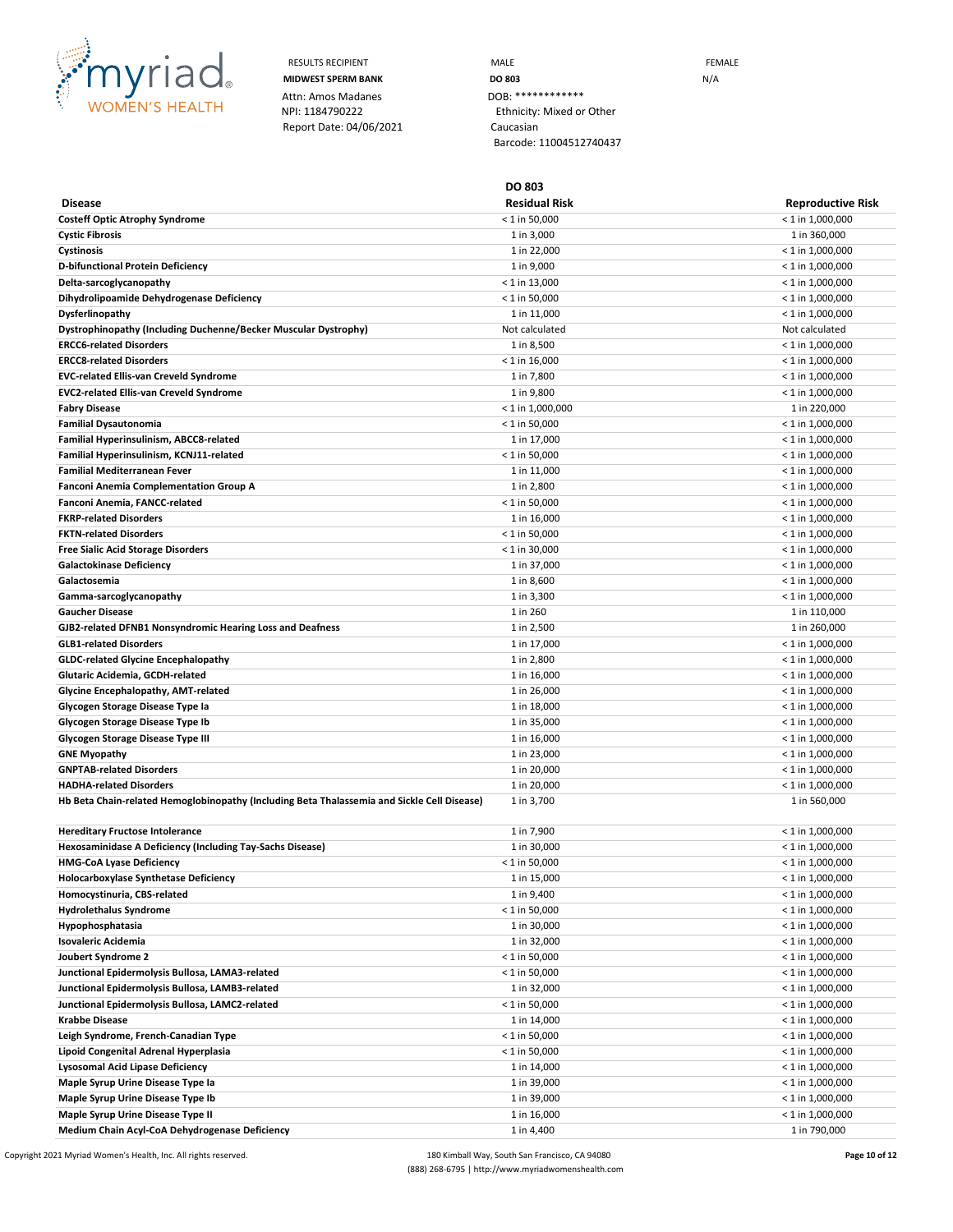

Attn: Amos Madanes<br>NPI: 1184790222 Report Date: 04/06/2021 Caucasian

RESULTS RECIPIENT **MALE MALE EXAMPLE MIDWEST SPERM BANK DO 803** N/A Ethnicity: Mixed or Other Barcode: 11004512740437

| Megalencephalic Leukoencephalopathy with Subcortical Cysts | $< 1$ in 50.000 | $<$ 1 in 1.000.000 |
|------------------------------------------------------------|-----------------|--------------------|
| <b>Metachromatic Leukodystrophy</b>                        | 1 in 16.000     | $<$ 1 in 1.000.000 |
| Methylmalonic Acidemia, cblA Type                          | $< 1$ in 50.000 | $<$ 1 in 1.000.000 |

|                                                        | <b>DO 803</b>               |                          |
|--------------------------------------------------------|-----------------------------|--------------------------|
| <b>Disease</b>                                         | <b>Residual Risk</b>        | <b>Reproductive Risk</b> |
| Methylmalonic Acidemia, cblB Type                      | 1 in 48,000                 | $<$ 1 in 1,000,000       |
| Methylmalonic Aciduria and Homocystinuria, cblC Type   | 1 in 16,000                 | $<$ 1 in 1,000,000       |
| <b>MKS1-related Disorders</b>                          | $< 1$ in 50,000             | $<$ 1 in 1,000,000       |
| <b>Mucolipidosis III Gamma</b>                         | $<$ 1 in 20,000             | $<$ 1 in 1,000,000       |
| <b>Mucolipidosis IV</b>                                | $< 1$ in 50,000             | $<$ 1 in 1,000,000       |
| Mucopolysaccharidosis Type I                           | 1 in 16,000                 | $<$ 1 in 1,000,000       |
| Mucopolysaccharidosis Type II                          | $<$ 1 in 1,000,000          | 1 in 300,000             |
| Mucopolysaccharidosis Type IIIA                        | 1 in 19,000                 | $<$ 1 in 1,000,000       |
| Mucopolysaccharidosis Type IIIB                        | 1 in 27,000                 | $<$ 1 in 1,000,000       |
| Mucopolysaccharidosis Type IIIC                        | $< 1$ in 50,000             | $<$ 1 in 1,000,000       |
| Muscular Dystrophy, LAMA2-related                      | 1 in 5,700                  | $<$ 1 in 1,000,000       |
| <b>MUT-related Methylmalonic Acidemia</b>              | 1 in 26,000                 | $<$ 1 in 1,000,000       |
| <b>MYO7A-related Disorders</b>                         | 1 in 15,000                 | $<$ 1 in 1,000,000       |
| <b>NEB-related Nemaline Myopathy</b>                   | 1 in 1,200                  | 1 in 400,000             |
| Nephrotic Syndrome, NPHS1-related                      | $< 1$ in 50,000             | $<$ 1 in 1,000,000       |
| Nephrotic Syndrome, NPHS2-related                      | 1 in 35,000                 | $<$ 1 in 1,000,000       |
| Neuronal Ceroid Lipofuscinosis, CLN6-related           | 1 in 20,000                 | $<$ 1 in 1,000,000       |
| Niemann-Pick Disease Type C1                           | 1 in 19,000                 | $<$ 1 in 1,000,000       |
| Niemann-Pick Disease Type C2                           | $< 1$ in 50,000             | $<$ 1 in 1,000,000       |
| Niemann-Pick Disease, SMPD1-related                    | 1 in 25,000                 | $<$ 1 in 1,000,000       |
| Nijmegen Breakage Syndrome                             | 1 in 16,000                 | $<$ 1 in 1,000,000       |
| <b>Ornithine Transcarbamylase Deficiency</b>           | $< 1$ in 1,000,000          | 1 in 140,000             |
| <b>PCCA-related Propionic Acidemia</b>                 | 1 in 4,200                  | $<$ 1 in 1,000,000       |
| <b>PCCB-related Propionic Acidemia</b>                 | 1 in 22,000                 | $<$ 1 in 1,000,000       |
| <b>PCDH15-related Disorders</b>                        | 1 in 3,300                  | $<$ 1 in 1,000,000       |
| <b>Pendred Syndrome</b>                                | 1 in 8,200                  | $<$ 1 in 1,000,000       |
| Peroxisome Biogenesis Disorder Type 1                  | 1 in 16,000                 | $<$ 1 in 1,000,000       |
| Peroxisome Biogenesis Disorder Type 3                  | 1 in 44,000                 | $<$ 1 in 1,000,000       |
| Peroxisome Biogenesis Disorder Type 4                  | 1 in 9,300                  | $<$ 1 in 1,000,000       |
| Peroxisome Biogenesis Disorder Type 5                  | $< 1$ in 71,000             | $<$ 1 in 1,000,000       |
| Peroxisome Biogenesis Disorder Type 6                  | $< 1$ in 50,000             | $<$ 1 in 1,000,000       |
| Phenylalanine Hydroxylase Deficiency                   | 1 in 4,800                  | 1 in 940,000             |
| <b>POMGNT-related Disorders</b>                        | $< 1$ in 12,000             | $<$ 1 in 1,000,000       |
| <b>Pompe Disease</b>                                   | 1 in 4,000                  | $<$ 1 in 1,000,000       |
| <b>PPT1-related Neuronal Ceroid Lipofuscinosis</b>     | 1 in 7,700                  | $<$ 1 in 1,000,000       |
| <b>Primary Carnitine Deficiency</b>                    | 1 in 11,000                 | $<$ 1 in 1,000,000       |
| Primary Hyperoxaluria Type 1                           | 1 in 17,000                 | $<$ 1 in 1,000,000       |
| Primary Hyperoxaluria Type 2                           | $< 1$ in 50,000             | $<$ 1 in 1,000,000       |
| Primary Hyperoxaluria Type 3                           | 1 in 13,000                 | $<$ 1 in 1,000,000       |
| Pycnodysostosis                                        | 1 in 43,000                 | $<$ 1 in 1,000,000       |
| <b>Pyruvate Carboxylase Deficiency</b>                 | 1 in 25,000                 | $<$ 1 in 1,000,000       |
| Rhizomelic Chondrodysplasia Punctata Type 1            | 1 in 16,000                 | $<$ 1 in 1,000,000       |
| <b>RTEL1-related Disorders</b>                         | $< 1$ in 50,000             | $<$ 1 in 1,000,000       |
| <b>Sandhoff Disease</b>                                | 1 in 18,000                 | $< 1$ in 1,000,000       |
| Short-chain Acyl-CoA Dehydrogenase Deficiency          | 1 in 11,000                 | $<$ 1 in 1,000,000       |
| Sjogren-Larsson Syndrome                               | $< 1$ in 12,000             | $< 1$ in 1,000,000       |
| <b>SLC26A2-related Disorders</b>                       | 1 in 16,000                 | $< 1$ in 1,000,000       |
| Smith-Lemli-Opitz Syndrome                             | 1 in 9,400                  | $<$ 1 in 1,000,000       |
| Spastic Paraplegia Type 15                             | $< 1$ in 50,000             | $< 1$ in 1,000,000       |
|                                                        | Negative for g.27134T>G SNP |                          |
| <b>Spinal Muscular Atrophy</b>                         | SMN1: 2 copies<br>1 in 770  | 1 in 110,000             |
| Spondylothoracic Dysostosis                            | $< 1$ in 50,000             | $< 1$ in 1,000,000       |
| TGM1-related Autosomal Recessive Congenital Ichthyosis | 1 in 22,000                 | $<$ 1 in 1,000,000       |
| TPP1-related Neuronal Ceroid Lipofuscinosis            | 1 in 30,000                 | $<$ 1 in 1,000,000       |
| <b>Tyrosine Hydroxylase Deficiency</b>                 | $< 1$ in 50,000             | $< 1$ in 1,000,000       |
|                                                        |                             |                          |

Copyright 2021 Myriad Women's Health, Inc. All rights reserved. **180** Kimball Way, South San Francisco, CA 94080 **Page 11 of 12** Page 11 of 12 (888) 268-6795 | http://www.myriadwomenshealth.com